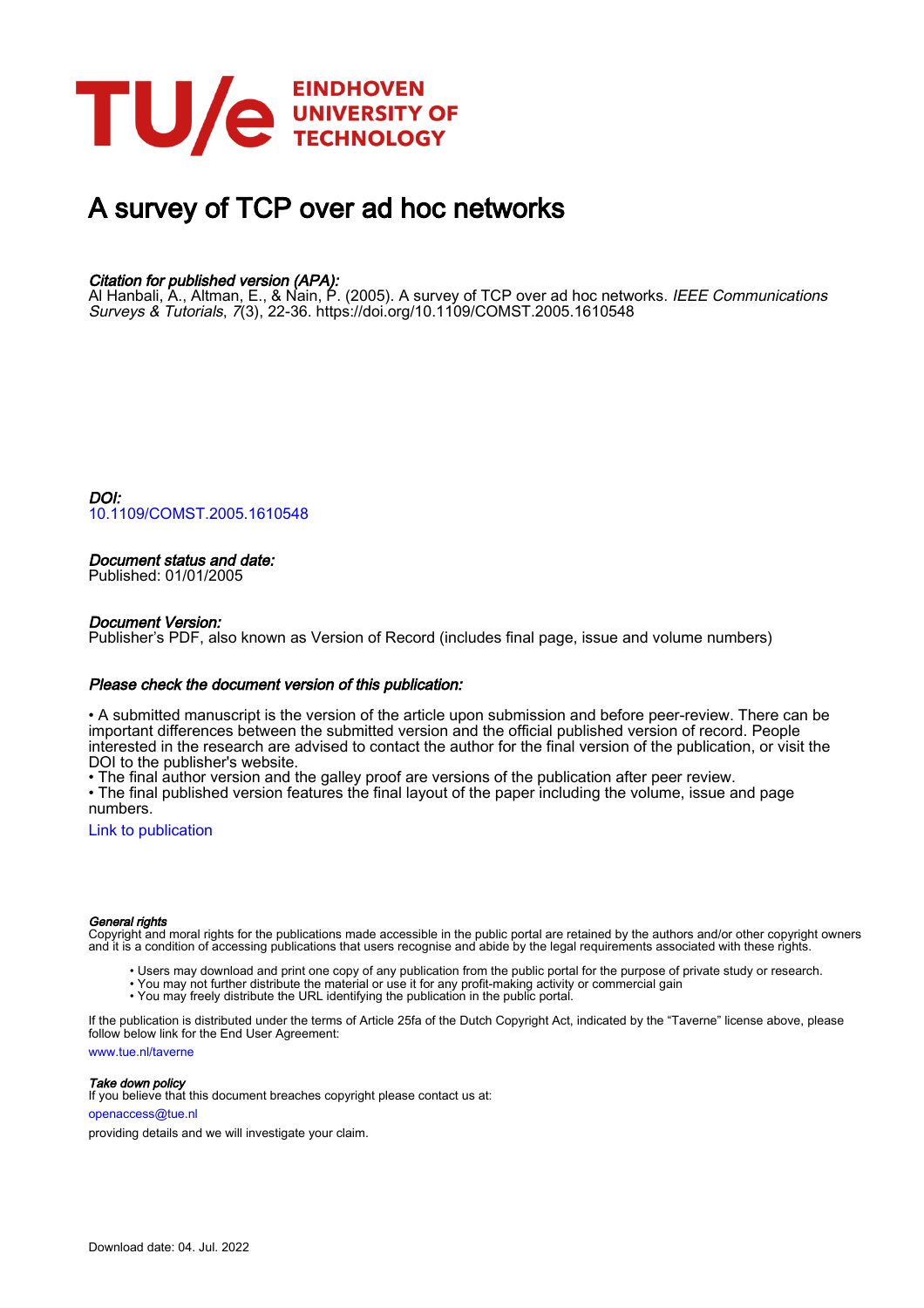#### THIRD QUARTER 2005, VOLUME 7, NO. 3



www.comsoc.org/pubs/surveys

# A SURVEY OF TCP OVER AD HOC NETWORKS

AHMAD AL HANBALI, EITAN ALTMAN, AND PHILIPPE NAIN, INRIA SOPHIA ANTIPOLIS FRANCE

#### **ABSTRACT**

The Transmission Control Protocol (TCP) was designed to provide reliable end-to-end delivery of data over unreliable networks. In practice, most TCP deployments have been carefully designed in the context of wired networks. Ignoring the properties of wireless ad hoc networks can lead to TCP implementations with poor performance. In order to adapt TCP to the ad hoc environment, improvements have been proposed in the literature to help TCP to differentiate between the different types of losses. Indeed, in mobile or static ad hoc networks losses are not always due to network congestion, as it is mostly the case in wired networks. In this report, we present an overview of this issue and a detailed discussion of the major factors involved. In particular, we show how TCP can be affected by mobility and lower-layer protocols. In addition, we survey the main proposals that are intended to adapting TCP to mobile and static ad hoc environments.

d hoc networks are complex distributed systems that consist of wireless mobile or static nodes that can freely and dynamically self-organize. In this way they d hoc networks are complex distributed systems that consist of wireless mobile or static nodes that can freely and dynamically self-organize. In this way they form arbitrary, and temporary, "ad hoc" network topologies, allowing devices to seamlessly interconnect in areas with no pre-existing infrastructure. Recently, the introduction of new protocols such as Bluetooth [1], IEEE 802.11 [2], and Hyperlan [3] are making possible the deployment of ad hoc networks for commercial purposes. As a result, considerable research efforts have been made in this new challenging wireless environment. For simplicity, in this article we will use the term MANETs instead of mobile ad hoc networks, and SANETs instead of static ad hoc networks. Also we note that the term ad hoc networks will represent both mobile ad hoc networks (MANETs) and static ad hoc networks (SANETs).

TCP (Transmission Control Protocol) [4] was designed to provide reliable end-to-end delivery of data over unreliable networks. In theory, TCP should be independent of the technology of the underlying infrastructure. In particular, TCP should not care whether the Internet Protocol (IP) is running over wired or wireless connections. In practice, it does matter because most TCP deployments have been carefully designed based on assumptions that are specific to wired networks. Ignoring the properties of wireless transmission can lead to TCP implementations with poor performance.

In ad hoc networks, the principal problem of TCP lies in performing congestion control in case of losses that are not induced by network congestion. Since bit error rates are very low in wired networks, nearly all TCP versions nowadays assume that packet losses are due to congestion. Consequently, when a packet is detected to be lost, either by timeout or

by multiple duplicated ACKs, TCP slows down the sending rate by adjusting its congestion window. Unfortunately, wireless networks suffer from several types of losses that are not related to congestion, making TCP not adapted to this environment. Numerous enhancements and optimizations have been proposed over the last few years to improve TCP performance over one-hop wireless (not necessarily ad hoc) networks. These improvements include infrastructure-based WLANs [5–8], mobile cellular networking environments [9, 10], and satellite networks [11, 12]. Ad hoc networks inherit several features of these networks, in particular high bit error rates and path asymmetry, and add new problems caused by mobility and multi-hop communications, such as network partitions, route failures, and hidden (or exposed) terminals. We note that the following TCP versions — Tahoe, Reno, Newreno, and Vegas — perform differently in ad hoc networks [13]. However, all these versions suffer from the same problem: the inability to distinguish between packet losses due to congestion and losses due to the specific features of ad hoc networks. For more details about TCP versions see the Appendix; for a survey of TCP versions we refer to [14].

By examining TCPs performance studies over MANETs and SANETs, we identified the following four major problems:

- TCP is unable to distinguish between losses due to route failures and losses due to network congestion.
- TCP suffers from frequent route failures.
- The contention on the wireless channel.
- TCP unfairness.

We note that the first two problems are the main causes of TCP performance degradation in MANETs; the other two

**22** 1553-877X/05/\$20.00 © 2005 IEEE 16 IEEE Communications Surveys & Tutorials • Third Quarter 2005

Authorized licensed use limited to: Eindhoven University of Technology. Downloaded on March 24,2010 at 06:39:09 EDT from IEEE Xplore. Restrictions apply.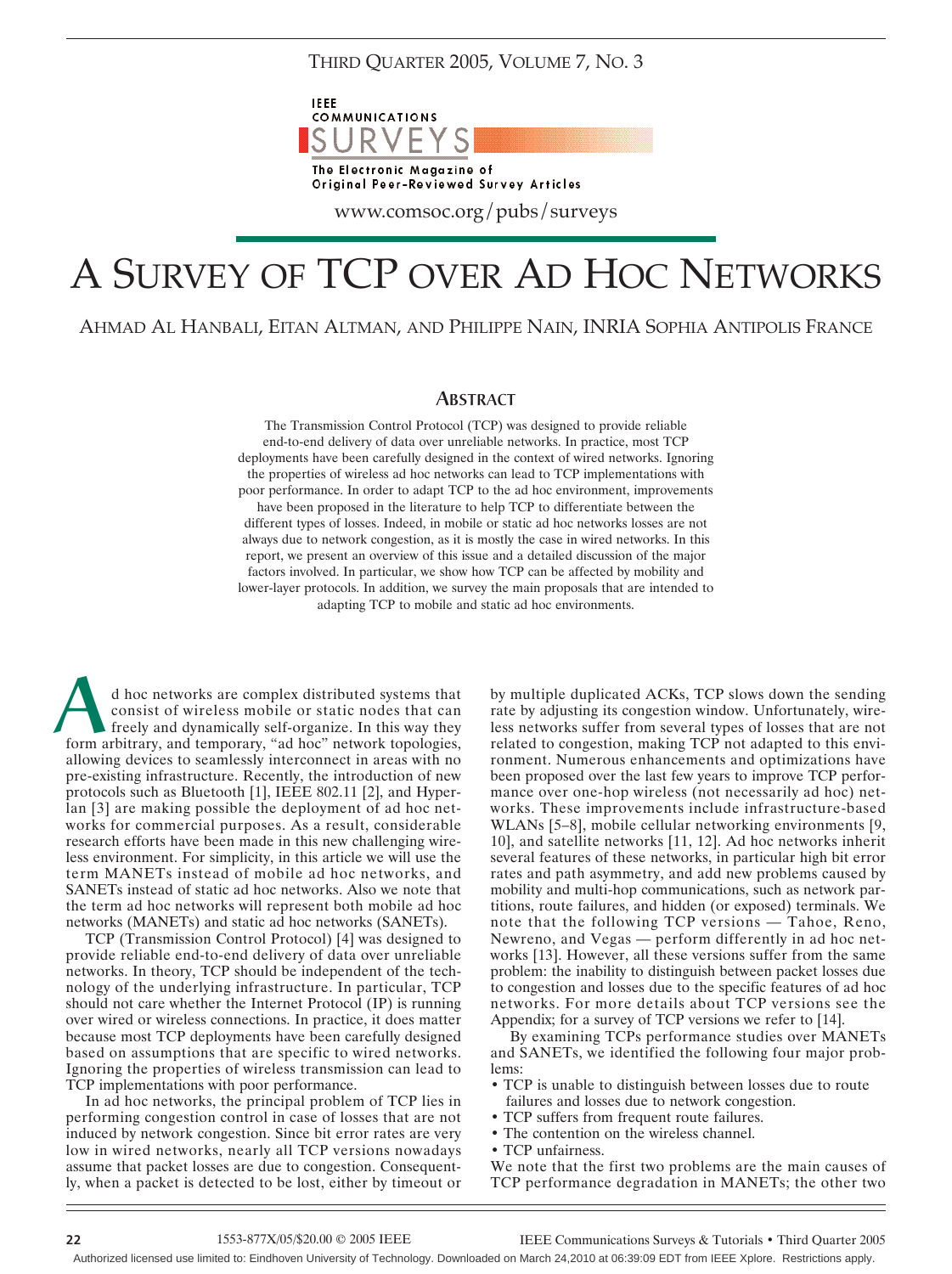

■ **Figure 1.** *Hidden terminal problem: packets sent to B by A and C will collide at B.*

problems are the main causes of TCP performance degradation in SANETs. Based on these four problems, the proposals that aim to improve TCP performance over ad hoc networks are regrouped in four sets. We classify the proposals of a set into two categories: cross layer proposals and layered proposals. In cross layer proposals, TCP and its underlying protocols work jointly. For example, considerable improvements are possible when TCP can differentiate between packet losses due to congestion, which should activate the congestion control algorithm, and losses due to the specific features of MANETs. In order to do that, some proposals suggest that when the routing layer detects a route failure, it should notify the TCP sender about a routing failure [15–19]. Upon receiving this notification, the TCP sender enters a *freezing* state. In this state TCP stops sending data packets, and it freezes all its variables to their current value, such as the congestion window and the retransmission timer. After route re-establishment, the TCP sender goes back to the normal state. In layered proposals, the problems of TCP are addressed at one of the OSI layers. For example, in [20] Altman and Jimenez use adaptive TCP delayed ACK to reduce the contention on the wireless channel in SANETs. In [21] Fu *et al*. propose two link layer techniques, called Link RED and adaptive pacing, to improve TCP performance over SANETs.

The rest of this article is organized as follows. We first discuss TCP's challenges in ad hoc networks. We then survey papers on TCP performance over mobile and static ad hoc networks. We review the main proposals for improving TCP performance, and we compare and discusses these proposals. We then conclude the article and propose research directions.

#### **TCP'S CHALLENGES IN AD HOC NETWORKS**

The performance of TCP degrades in ad hoc networks, because TCP has to face new challenges due to several reasons specific to these networks: lossy channels, hidden and exposed stations, path asymmetry, network partitions, route failures, and power constraints.

#### **LOSSY CHANNELS**

The main causes of errors in wireless channels are the following:

- Signal attenuation: This is due to a decrease in the intensity of the electromagnetic energy at the receiver (e.g. due to long distance), which leads to low signal-to-noise ratio (SNR).
- Doppler shift: This is due to the relative velocities of the transmitter and the receiver. Doppler shift causes fre-

quency shifts in the arriving signal, thereby complicating the successful reception of the signal.

• Multipath fading: Electromagnetic waves reflecting off objects or diffracting around objects can result in the signal traveling over multiple paths from the transmitter to the receiver. Multipath propagation can lead to fluctuations in the amplitude, phase, and geographical angle of the signal received at a receiver.

In order to increase the success of transmissions, link layer protocols implement Automatic Repeat reQuest (ARQ) or Forward Error Correction (FEC), or both. For example, IEEE 802.11 implements ARQ, so when a transmitter detects an error, it will retransmit the frame; error detection is timerbased. Bluetooth implements both ARQ and FEC on some synchronous and asynchronous connections.

Note that packets transmitted over a fading channel may cause the routing protocol to incorrectly conclude that there is a new one-hop neighbor. This one-hop neighbor could provide a shorter route to even more distant nodes. Unfortunately, this new shorter route is usually unreliable. As an example, in [22] Chin *et al*. deploy DSDV [23] and AODV [24] routing protocols in a real network. They find that neither of these protocols can provide a stable multi-hop route because of the physical channel behavior, especially fading.

#### **HIDDEN AND EXPOSED STATIONS**

In ad hoc networks, stations may rely on physical carrier-sensing mechanisms to determine an idle channel, such as in the IEEE 802.11 DCF function. This sensing mechanism does not solve completely the *hidden station* and the *exposed station* problems [25]. Before explaining these problems, we need to clarify the term "transmission range." The transmission range is the range, with respect to the transmitting station, within which a transmitted packet can be successfully received.

A typical hidden terminal situation is depicted in Fig. 1. Stations A and C have a frame to transmit to station B. Station A cannot detect C's transmission because it is outside the transmission range of C. Station C (resp. A) is therefore "hidden" to station A (resp. C). Since the transmission areas of A and C are not disjoint, there will be packet collisions at B. These collisions make the transmission from A and C toward B problematic. To alleviate the hidden station problem, virtual carrier sensing has been introduced [2, 26]. It is based on a two-way handshaking that precedes data transmission. Specifically, the source station transmits a short control frame, called Request-To-Send (RTS), to the destination station. Upon receiving the RTS frame, the destination station replies by a Clear-To- Send (CTS) frame, indicating that it is ready to receive the data frame. Both RTS and CTS frames contain the total duration of the data transmission. All stations receiving either RTS or CTS will keep silent during the data transmission period (e.g. station C in Fig. 1).

However, as pointed out in [21, 27], the hidden station problem may persist in IEEE 802.11 ad hoc networks even with the use of the RTS/CTS handshake, because the power needed to interrupt a packet reception is much lower than that required to deliver a packet successfully. In other words, a node's transmission range is smaller than the sensing node range. For more details see the model of the physical layer implemented in the NS-2 and Glomosim simulators [28, 29].

The exposed station problem results from a situation where a transmission has to be delayed because of the transmission between two other stations within the sender's transmission range. In Fig. 2 we show a typical scenario where the exposed terminal problem occurs. Let us assume that A and C are within B's transmission range, and A is outside C's transmission range. Let us also assume that B is transmitting to A, and C has a frame to be transmitted to D. According to the carrier sense mechanism, C senses a busy channel because of

IEEE Communications Surveys & Tutorials • Third Quarter 2005 **23**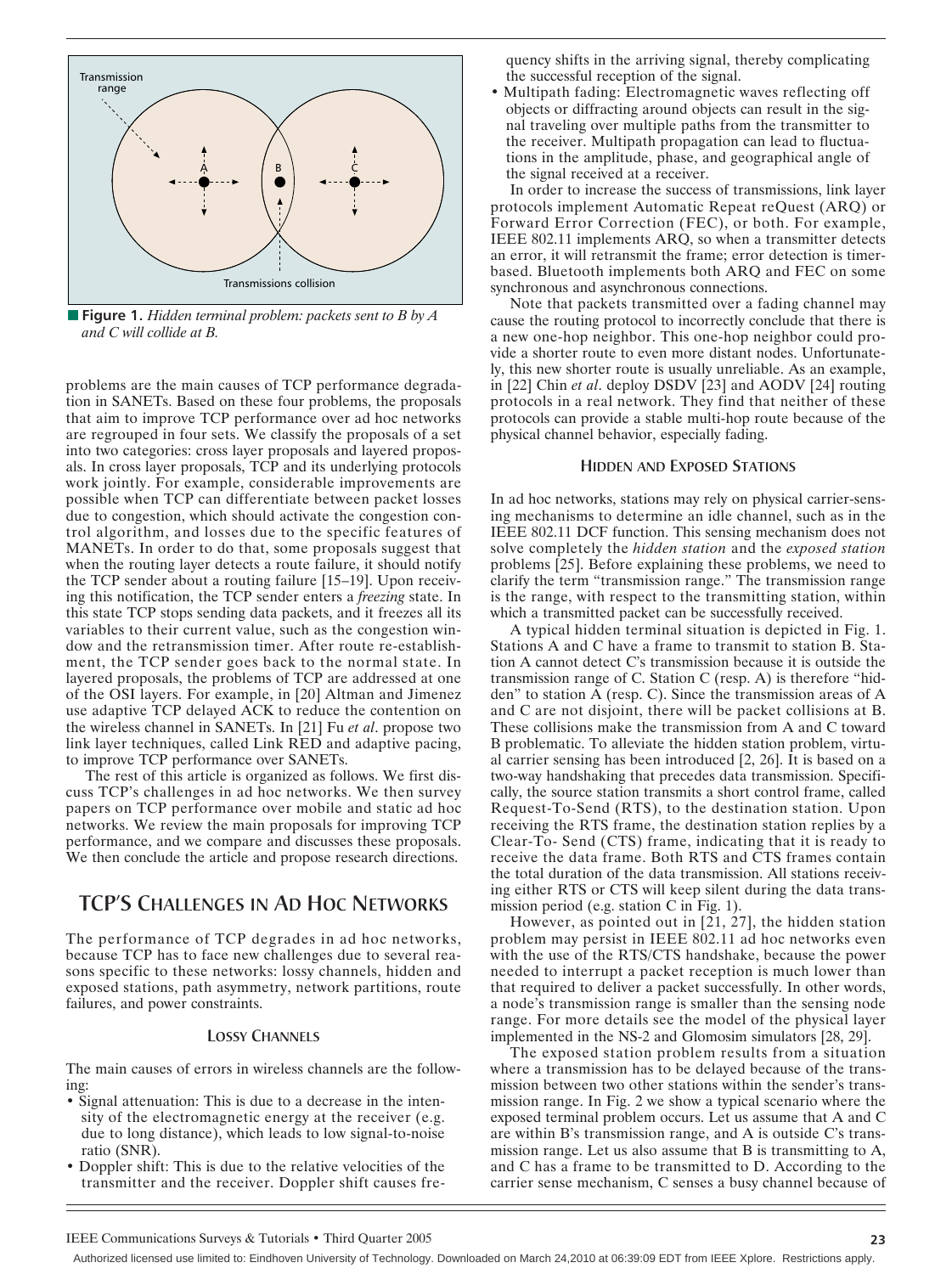

■ **Figure 2.** *Exposed terminal problem: Because of B's transmission, C refrains transmission to D.*

B's transmission. Therefore, station C will refrain from transmitting to D, although this transmission would not cause interference at A. The exposed station problem may thus result in a reduction of channel utilization.

It is worth noting that hidden terminal and exposed terminal problems are correlated with the transmission range. By increasing the transmission range, the hidden terminal problem occurs less frequently. On the other hand, the exposed terminal problem becomes more important as the transmission range identifies the area affected by a single transmission.

#### **PATH ASYMMETRY**

Path asymmetry in ad hoc networks may appear in several forms as bandwidth asymmetry, loss rate asymmetry, and route asymmetry.

*Bandwidth Asymmetry* — Satellite networks suffer from high bandwidth asymmetry, resulting from various engineering tradeoffs (such as power, mass, and volume), as well as the fact that for space scientific missions, most of the data originates at the satellite and flows to the earth. The return link is not used, in general, for data transferring. For example, in broadcast satellite networks the ratio of the bandwidth of the satellite-earth link over the bandwidth of the earth-satellite link is about 1000 [11]. On the other hand, in ad hoc networks, the degree of bandwidth asymmetry is not very high. For example, the bandwidth ratio lies between 2 and 54 in ad hoc networks that implement the IEEE 802.11 version g protocol [2]. The asymmetry results from the use of different transmission rates. Because of this different transmission rates, even symmetric source destination paths may suffer from bandwidth asymmetry.

*Loss Rate Asymmetry* — This type of asymmetry takes place when the backward path is significantly more lossy than the forward path. In ad hoc networks this asymmetry occurs because packet losses depend on local constraints that can vary from place to place. Note that loss rate asymmetry may produce bandwidth asymmetry. For example, in multi-rate IEEE 802.11 protocol versions, senders may use the Auto-Rate-Fallback (ARF) algorithm for transmission rate selection [30]. With ARF, senders attempt to use higher transmission rates after consecutive transmission successes, and revert to lower rates after failures. So, as the loss rate increases the sender will keep using lower transmission rates.

*Route Asymmetry* — Unlike the previous two forms of asymmetry, where the forward path and the backward path can be

the same, route asymmetry implies that distinct paths are used for TCP data and TCP ACKs. This asymmetry may be an artifact of the routing protocol used. Route asymmetry increases routing overheads and packet losses in the case of a high degree of mobility,<sup>1</sup> because when nodes move, using a distinct forward and reverse route increases the probability of route failures experienced by TCP connections. However, this is not the case with static networks or networks that have a low degree of mobility, as in the case of a network with routes of high lifetime compared to the session transfer time. So it is up to the routing protocols to select symmetric paths when such routes are available in the case of ad hoc networks of high mobility.

In the context of satellite networks, there has been much research on how to improve TCP performance. However, since satellite networks are out of the scope of this article, we will limit ourselves to list three techniques introduced by these proposals, which we believe might be useful in ad hoc networks.

The first technique is "TCP header compression," which reduces the size of the TCP ACKs on the backward path [31]. The second technique is "ACK filtering," which reduces the number of TCP ACKs transmitted by taking advantage of the fact that TCP ACKs are cumulative [32]. The third technique is "ACK congestion control," which lets the receiver also control the congestion on the backward path. This is done by dynamically maintaining a delayed-ACK factor *d* by the receiver, and by sending one ACK for every *d* data packets received [32]. The difference between ACK filtering and ACK congestion control is that the first approach is a link-layer technique that can be implemented at intermediate nodes, while the second approach is a TCP-layer technique that is implemented at the TCP sink. Unfortunately, these techniques alone cause problems such as increasing the sender's burst traffic and also slowing the sender's congestion window growth. Thus it is necessary to adapt the sender congestion control algorithm to avoid these problems. For details about the sender adaptation techniques, we refer to [32]. The adaptive delayed-ACK proposed in [20] aims to reduce the contention on the channel by reducing the number of TCP ACKs transmitted. This proposal also alleviates the asymmetry problem in SANETs. We have not found any other proposal dealing with the asymmetry problem in ad hoc networks.

#### **NETWORK PARTITION**

An ad hoc network can be represented by a simple graph *G*. Mobile stations are the "vertices." A successful transmission between two stations is an undirected "edge." Network partition happens when *G* is disconnected. The main reason for this disconnection in MANETs is node mobility. Another factor that can lead to network partition is energy constrained operation of nodes. An example of network partition is illustrated in Fig. 3. In this figure dashed lines are the links between nodes. When node D moves away from node C this results in a partition of the network into two separate components. Clearly, the TCP agent of node A cannot receive the TCP ACK transmitted by node F. If the disconnectivity persists for a duration greater than the retransmission timeout (RTO) of node A, the TCP agent will trigger the *exponential backoff* algorithm [33], which consists of doubling the RTO whenever the timeout expires. Originally, TCP does not have an indication about the exact time of network reconnection. This lack of indication may lead to long idle periods during which the network is connected again, but TCP is still in the backoff state.

*<sup>1</sup> A network with routes of short lifetime compared to the session transfer time is an example of a network with a high degree of mobility.*

Authorized licensed use limited to: Eindhoven University of Technology. Downloaded on March 24,2010 at 06:39:09 EDT from IEEE Xplore. Restrictions apply.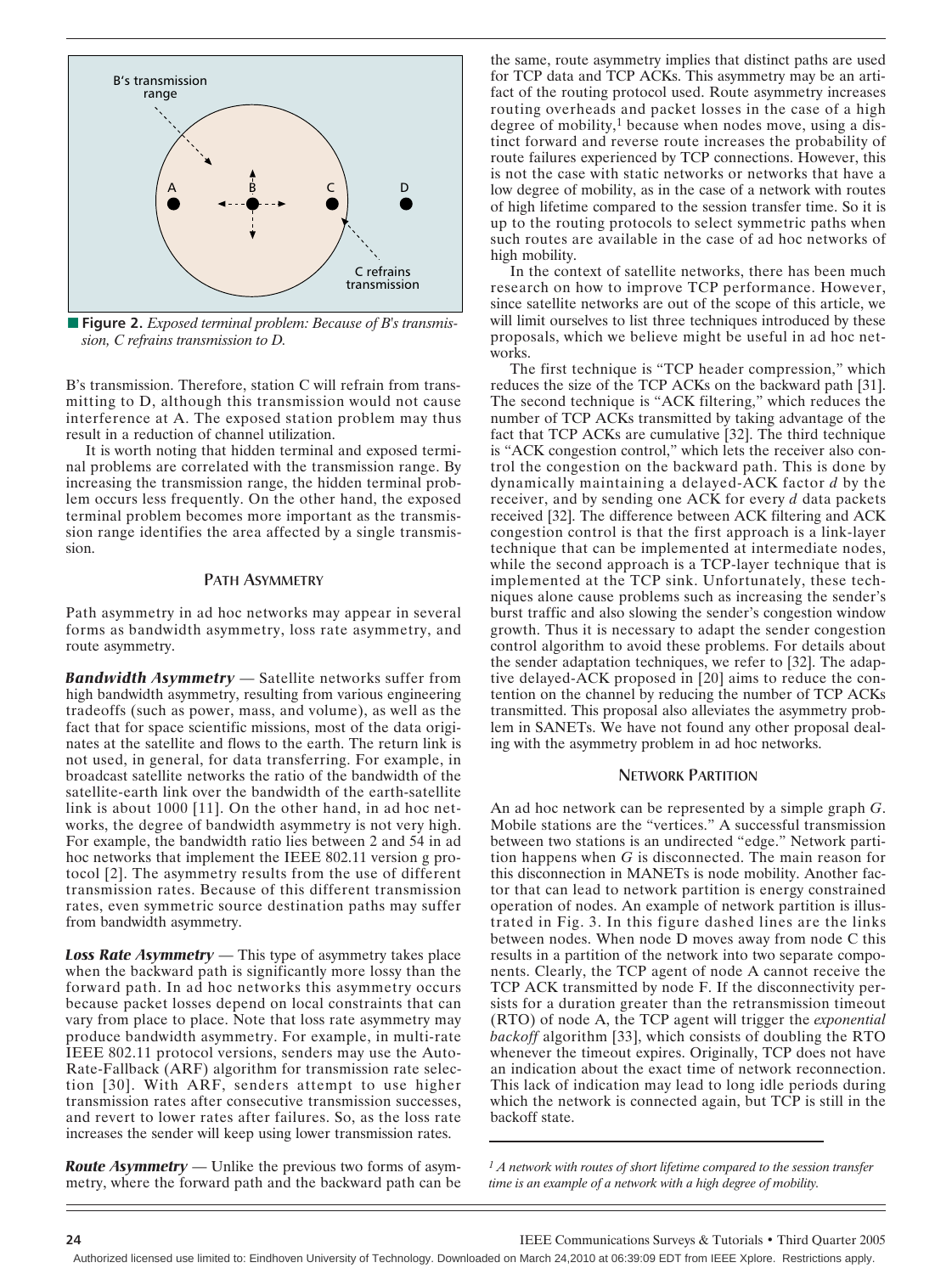

■ **Figure 3.** *Network partition scenario: when D is moving away from C. The network is reconnected when E is moving toward C.*

#### **ROUTING FAILURES**

In wired networks route failures occur very rarely. In MANETs they are frequent events. The main cause of route failures is node mobility. Another factor that can lead to route failures are the link failures caused by the contention on the wireless channel, which is the main cause of TCP performance degradation in SANETs. The route reestablishment duration after route failure in ad hoc networks depends on the underlying routing protocol, mobility pattern of mobile nodes, and traffic characteristics. As already discussed, if the TCP sender does not have indications on the route re-establishment event, the throughput and session delay will degrade because of the large idle time. Also, if the new route established is longer or shorter in term of hops, than the old route TCP will face a brutal fluctuation in round trip time (RTT). In addition, in ad hoc networks, routing protocols that rely on broadcast Hello messages to detect neighbors' reachability may suffer from the "communication gray zones" problem. In these zones data messages cannot be exchanged, although broadcast Hello messages and control frames indicate that neighbors are reachable. So on sending a data message, routing protocols will experience routing failures. In [34] Lundgren *et al*. have conducted experiments and have subsequently concluded that the origin of this problem is heterogeneous transmission rates, the absence of an acknowledgment for broadcast packets, small packet size of Hello messages, and fluctuations of wireless links.

#### **POWER CONSTRAINTS**

Because batteries carried by each mobile node have limited power supply, processing power is limited. This is a major issue in ad hoc networks, as each node is acting as an end system and as a router at the same time, with the implication that additional energy is required to forward and relay packets. TCP must use this scarce power resource in an "efficient" manner. Here, efficiency means minimizing the number of unnecessary retransmissions at the transport layer as well as at the link layer.2 In general, in ad hoc networks there are two correlated power problems: the first problem is "power saving," which aims at reducing power consumption; the second problem is "power control," which aims at adjusting the transmission power of mobile nodes. Power saving strategies have been investigated at several levels of a mobile device, including the physical-layer transmissions, the operation systems, and the applications [35]. Power control can be jointly used with routing or transport agents to improve the performance of ad hoc networks [36, 37]. Power constraints on communications also reveal the problem of cooperation between nodes, as nodes may not participate in routing and forwarding procedures in order to save battery power.

## **TCP PERFORMANCE OVER AD HOC NETWORKS**

In this section we first report on the studies of TCP performance over MANETs, and then we report on the studies of TCP performance over SANETs. We conclude with a summary of the major problems of TCP over static and mobile ad hoc networks. In passing, we point out that routing protocols and link-layer protocols in ad hoc networks are beyond the scope of this article. Interested readers are referred to [38, 39] for details.

#### **TCP PERFORMANCE OVER MANETS**

In [16] Monks *et al*. investigate the impact of mobility on TCP throughput in MANETs. In their simulation scenarios, nodes move according to the random way-point model with 0 s pause time. The speed of the node was uniformly distributed in  $[0.9v - 1.1v]$  for some mean speed *v*. At the routing layer the authors use DSR [40]. They report that when the mean speed increases from 2m/s to 10m/s the throughput drops sharply, but when it increases from 10m/s to 30m/s the throughput drops slightly. They also remark that, for a given mean speed, certain mobility patterns achieve throughput close to 0, although the other mobility patterns are able to achieve high throughput. By analyzing the simulations trace of patterns of low throughput, they found that the TCP sender's routing protocol is unable to quickly recognize and purge stale routes from its cache, which results in repeated routing failures and TCP retransmission timeouts. For patterns of high throughput they found that most of time the TCP sender and receiver are close to each other. By examining the mobility patterns, the authors observe that as the sender and receiver move closer to each other, DSR can maintain a valid route by shortening the existing route before a routing failure occurs. However, as the sender and receiver move away from each other, DSR waits until a failure occurs to lengthen a route. The route failure induces up to a TCP-window's worth of packet losses [41], and subsequent route discovery latency often results in repeated TCP timeout. To prevent TCP invocation of congestion control that deteriorates TCP throughput in case of losses induced by mobility, the authors suggest using the explicit link failure notification (ELFN) technique. An overview of this technique is discussed later.

In [41], in addition to the problem highlighted in [16], i.e. "TCP treats losses induced by route failures as signs of network congestion," Anantharaman *et al*. identify a set of factors that also contribute to the degradation of TCP throughput in the presence of mobility. These factors are MAC failure detection and route computation latencies. The MAC failure detection latency is defined as the amount of time spent before the MAC concludes a link failure. They found that in the case of the IEEE 802.11 protocol, when the load is light (one TCP connection) this latency is small and independent of the speed of the nodes. However, in the case of high load, the value of this latency is magnified and becomes a function of the nodes' speed. The route computation latency is defined as the time taken to recompute the route after a link failure. They found that, as for MAC failure detection latency, the route computation latency increases with the load and becomes a function of the nodes' speed in the high-load case. Also, the authors identify another problem, called MAC packet arrival, that is related to routing protocols. In fact, when a link failure is detected, the link failure is sent to the routing agent of the packet that triggered the detection. If other sources are using the same link in the path to their destinations, the node that detects the link failure has to wait until it receives a packet from these sources before they are informed of the link failure. This also contributes to the delay after which a source realizes that a path is broken.

*<sup>2</sup> The IEEE 802.11 protocol implements a local retransmission at the link layer upon detecting a transmission error.*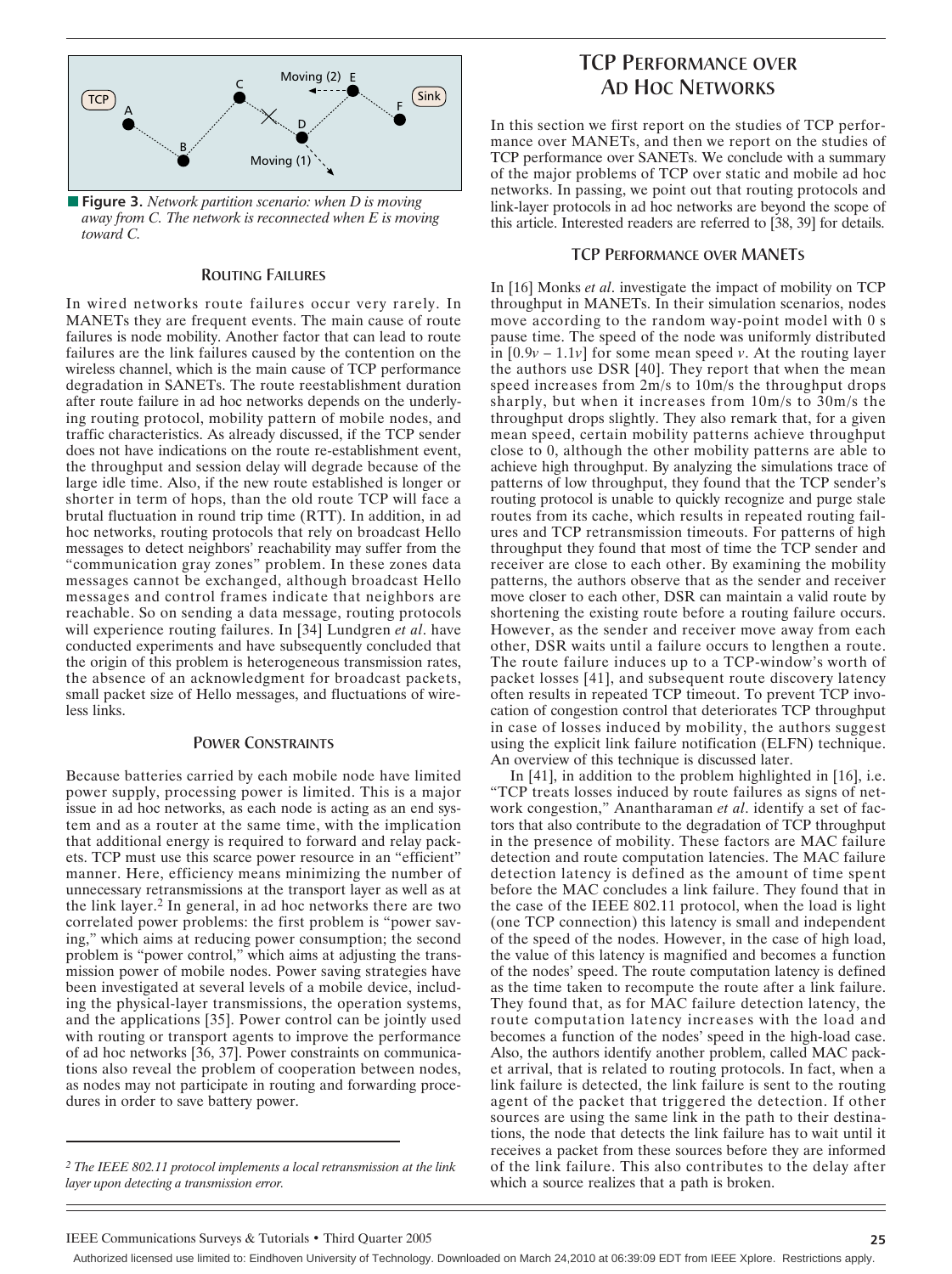

**■ Figure 4.** *Multi-hop chain topology.*

In [42] Dyer and Boppana report simulation results on the performance of TCP Reno over three different routing protocols (AODV [24], DSR [40], and ADV [43]). It is found that ADV performs well under a variety of mobility patterns and topologies. Furthermore, they propose a heuristic technique called fixed RTO to improve the performance of on-demand routing protocols (AODV and DSR). An overview of this technique is discussed later. In [44] Lim *et al*. show that TCP's performance degrades when the multipath routing protocol SMR [45] is used. Multipath routing effects TCP by two factors: the first factor is the inaccuracy of the average RTT measurement, which leads to more premature timeouts; the second factor is out-of-order packet delivery via different paths, which triggers duplicated ACK, which in turn triggers TCP congestion control.

#### **TCP PERFORMANCE OVER SANETS**

In [20, 21, 46, 47] the authors report simulation results on TCP throughput in a static linear multi-hop chain, where the IEEE 802.11 protocol is used. In Fig. 4 we display a multi-hop chain of *N* nodes. It is expected that as the number of hops increases, the spatial reuse will also increase. However, simulation results indicate that TCP throughput decreases "rapidly" up to a point as the number of hops increases. It is argued that this decrease is due to the hidden terminals problem, which increases frame collisions. After a repeated<sup>3</sup> transmission failure the MAC layer will react with two actions: first, the MAC will drop the head-of-line frame destined for the next hop (we note this type of drop is known also as a drop due to contention on a wireless channel); second, the MAC will notify the upper layer about a link failure. When the routing protocol of a source node detects a routing failure, it will initiate a route re-establishment process. In general the route re-establishment duration is greater than the retransmission timer of the TCP agent; hence, the TCP agent will enter the backoff procedure and will set its congestion window to 1. Also, as the TCP sender does not have indications on the route re-establishment event, TCP will suffer from a long idle time. During this time the network may be connected again, but TCP is still in the backoff state.

In [13] Xu and Saadawi study the performance of TCP Tahoe, Reno, New Reno, Sack, and Vegas<sup>4</sup> over the multihop chain topology shown in Fig. 4, in the case where the IEEE 802.11 protocol is used. It is shown that TCP Vegas delivers the better performance and does not suffer from instability. By tuning the sender TCP's maximum window size (advertised window) to approximately four packets, all TCP versions perform similarly. Furthermore, the authors investigate the performance of these TCP versions using the delayed-ACK option, as defined in RFC 1122. According to the mentioned RFC, the TCP sink will send one TCP ACK packet for every two TCP packets received. This option will reduce

the contention on the wireless channel, because the data and Ack packets share the same wireless channel. Simulating the multihop chain with the delayed-ACK option, they report an improvement of 15 percent to 32 percent.

In [46, 48] the authors study how TCP connections share the bandwidth of the channel in the context of an ad hoc network. They report some unfair bandwidth sharing using the actual MAC 802.11 in a multi-hop communication environment. Moreover, in [49] Xu *et al*. show that also in scenarios where TCP crosses wireless ad hoc and wired networks, the TCP unfairness problem persists. In [50] Xu *et al*. report that RED [51] did not solve TCP's unfairness in ad hoc networks because congestion does not happen in a single node, but rather in an entire area involving multiple nodes. Thus, the local packet queue at any single node cannot completely reflect the network congestion state. For this reason they define a new distributed queue that contains all packets whose transmissions will affect the node transmission in addition to its own packets. An overview of this proposal is given later. In [52] Anastasi *et al*. investigate the performance of an IEEE 802.11 ad hoc network by means of an experimental study. Their findings match those obtained by simulations, namely, TCP connections may experience significant unfairness. They mention several aspects that are usually neglected in simulation studies of the IEEE 802.11b protocol. For instance, since the control frames (RTS, CTS, ACK) and data frame may be transmitted at different rates, this produces different transmission ranges and carrier sensing ranges in the network.

In [53] Chen *et al*. study the impact of TCP's congestion window limit (CWL) on TCP throughput in SANETs. In fact, they relate the problem of setting TCP's optimal CWL to identifying the bandwidth-delay product (BDP) of multi-hop paths, as they argue that TCP's congestion window should be less than the BDP. They prove that regardless of the MAC layer being used, the value of the BDP in bytes at multi-hop routes cannot exceed the value of the round-trip hop-count (RTHC) times the size of data packets in bytes of these multihop routes. This is done by assuming similar bottleneck bandwidths along the forward and reverse route. In the case of the IEEE 802.11 MAC layer protocol, when a node is transmitting, all other nodes that are inside its interference range or that receive the RTS or CTS frames will remain silent until the transmission ends. The limit on CWL is illustrated in the scenario in Fig. 4: the distance between adjacent nodes is equal to the node transmission range, which is taken to be 250*m*, and the node interference range is equal to 500*m*. For that scenario, the authors report that the BDP is less than one fourth of the RTHC, as transmission of data packets can be done concurrently without collisions only 4-hops nodes away. Using a simulation of the previous scenario, they found that when the CWL exceeds one fifth of the RTHC, TCP throughput decreases substantially. Thus, based on this tighter bound the authors propose an algorithm to adjust TCP CWL according to the RTHC of the routes used. Using their algorithm they report an improvement in TCP performance of up to 16 percent even in mobile scenarios that contain multiple TCP connections. In [21] Fu *et al.* report that given a specific network topology and flow patterns, there exists an optimal TCP window size  $W^*$ . Using  $\bar{W}^*$ , TCP achieves the best throughput via improved spatial reuse. But unfortunately, in practice TCP operates at an average window size that is much larger than *W*\*. This leads to increased packet loss due to the contention on the wireless channel. To help TCP operate at around *W*\*, they propose two techniques: link RED and adaptive pacing at the link layer. By coupling these two techniques they show a 30 percent improvement in performance. An overview of these techniques is given later.

*<sup>3</sup> On repeated transmission failure, 802.11 MAC is allowed to retransmit short frames seven times and long frames four times.*

*<sup>4</sup> For details about TCP versions see Appendix I.*

Authorized licensed use limited to: Eindhoven University of Technology. Downloaded on March 24,2010 at 06:39:09 EDT from IEEE Xplore. Restrictions apply.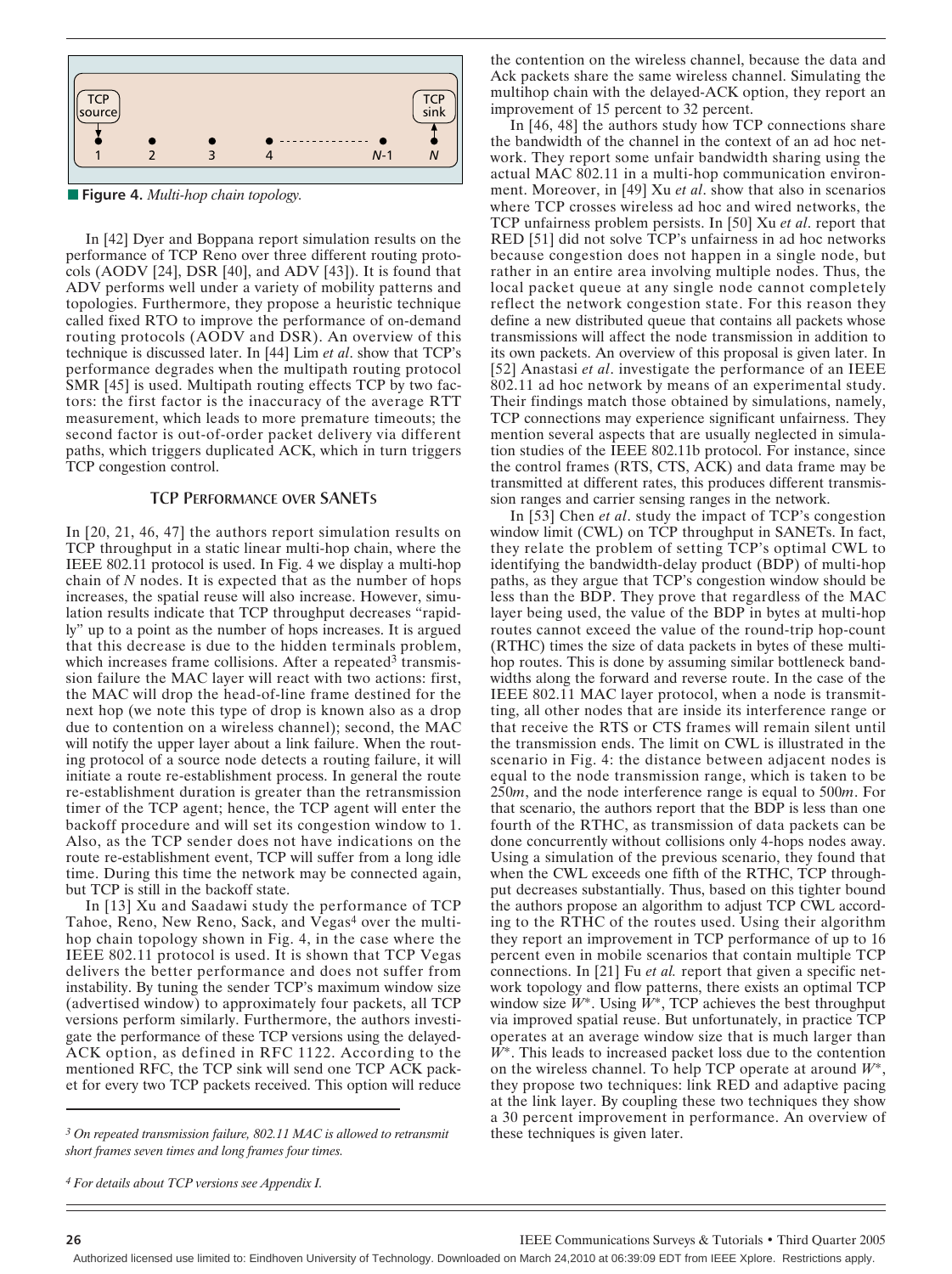#### **SUMMARY**

We conclude that two major problems cause TCP performance degradation in MANETs: TCP is unable to distinguish between losses due to route failures and losses caused by network congestion, and TCP suffers from frequent route failures. In SANETs, TCP faces two other major problems: the contention on wireless channel, and TCP unfairness. Based on these four problems, the TCP proposals in the next section will be grouped into four sets.

## **PROPOSALS TO IMPROVE TCP PERFORMANCE IN AD HOC NETWORKS**

In this section we present the various proposals that have been made in the literature to improve the performance of TCP in ad hoc networks. We group these proposals into four sets according to the four problems identified previously. These four problems are:

- TCP is unable to distinguish between losses due to route failures and those due to network congestion.
- Frequent route failures.
- Contention on the wireless channel.
- TCP unfairness.

We note that the first two problems are the main causes of TCP performance degradation in MANETs. However, the last two problems are the main causes of TCP performance degradation in SANETs. Figure 5 shows a general classification of each set of proposals. We classify the proposals that belong to the same set to two types: cross layer proposals and layered proposals. The cross layer proposals rely on interactions between two layers of the Open System Interconnection (OSI) architecture. These proposals were motivated by the fact that "providing lower-layer information to the upper layer should help the upper layer perform better." Thus, depending on which two OSI layers will have informations exchanged between them, cross layer proposals can be further classified into four types: TCP and network, TCP and link, TCP and physical, and network and physical. Layered proposals rely on adapting OSI layers independently from other layers. Thus, depending on which layer is involved, layered proposals can be further classified into three types: TCP layer, network layer, and link layer proposals.

In general, cross layer solutions report better performance than layered solutions. However, layered solutions respect the concept of designing protocols in isolation, so they are considered to be long term solutions. Thus, to choose between cross layer and layered solutions we must first decide what is a priority for us: performance optimization or architecture. Performance optimization can lead to short term gain, while architecture is usually based on longer term considerations. In

addition, cross layer solutions are more complex to implement and design than layered solutions, because the implementation of cross layer solutions requires at least modifications of two OSI layers, and their design requires that the system be considered in its entirety. For more discussions about cross layer design in ad hoc networks we refer the reader to [54].

#### **PROPOSALS TO DISTINGUISH BETWEEN LOSSES DUE TO ROUTE FAILURES AND CONGESTION**

The proposals that address the problem of TCP's inability to distinguish between losses due to route failures and losses due to network congestion in MANETs can fall into to two categories: TCP and network cross layer proposals, and TCP layer proposals.

#### *TCP and Network Cross Layer Proposals*

**TCP-F** — TCP Feedback [55] is a feedback-based approach to handle route failures in MANETs. This approach allows the TCP sender to distinguish between losses due to route failure and losses due to network congestion. This is done as follows. When the routing agent of a node detects the disruption of a route, it explicitly sends a Route Failure Notification (RFN) packet to the source. On receiving the RFN, the source goes into a snooze state. The TCP sender in snooze state will stop sending packets and will freeze all its variables such as timers and congestion window size. The TCP sender remains in this snooze state until it is notified of the restoration of the route through a Route Re-establishment Notification (RRN) packet. Upon receiving the RRN, the TCP sender will leave the snooze state and will resume transmission based on the previous sender window and timeout values. To a avoid blocking scenario in the snooze state, the TCP sender, upon receiving the RFN, triggers a route failure timer. When this timer expires the congestion control algorithm is invoked normally.

The authors report an improvement by using TCP-F over TCP. The simulation scenario is basic and is not based on an ad hoc network. Instead, they emulate the behavior of an ad hoc network from the viewpoint of a transport layer.

**ELFN-based Technique** — The Explicit Link Failure Notification technique [16] is similar to TCP-F. However, in contrast to TCP-F, the evaluation of the proposal is based on a real interaction between TCP and the routing protocol. This interaction aims to inform the TCP agent about route failures when they occur. The authors use an ELFN message, which is piggybacked onto the route failure message sent by the routing protocol to the sender. The ELFN message is like a "host unreachable" Internet Control Message Protocol (ICMP) message, which contains the sender receiver addresses and ports, as well as the TCP packet's sequence number. On receiving the ELFN message, the source responds by disabling its retransmission timers and enters a "standby" mode. During the standby period the TCP sender probes the network to check if the route is restored. If the acknowledgment of the probe packet is received, the TCP sender leaves the standby mode, resumes its retransmission timers, and continues the normal operations.

In the mentioned reference, the authors study the effect of varying the time interval between probe packets. They also evaluate the impact of the RTO and the Congestion Window (CW) on the restoration of the route. They found that a probe interval of 2 sec. performs the best, and they suggest making this interval a function of the RTT instead of giving it a fixed value. For the RTO and CW values upon route restoration, they found that using the prior values before route failure performs better than initializing CW to 1 packet and/or RTO to 6 sec., the latter value being the initial default value of RTO in TCP Reno and New Reno versions.



#### IEEE Communications Surveys & Tutorials • Third Quarter 2005 **27**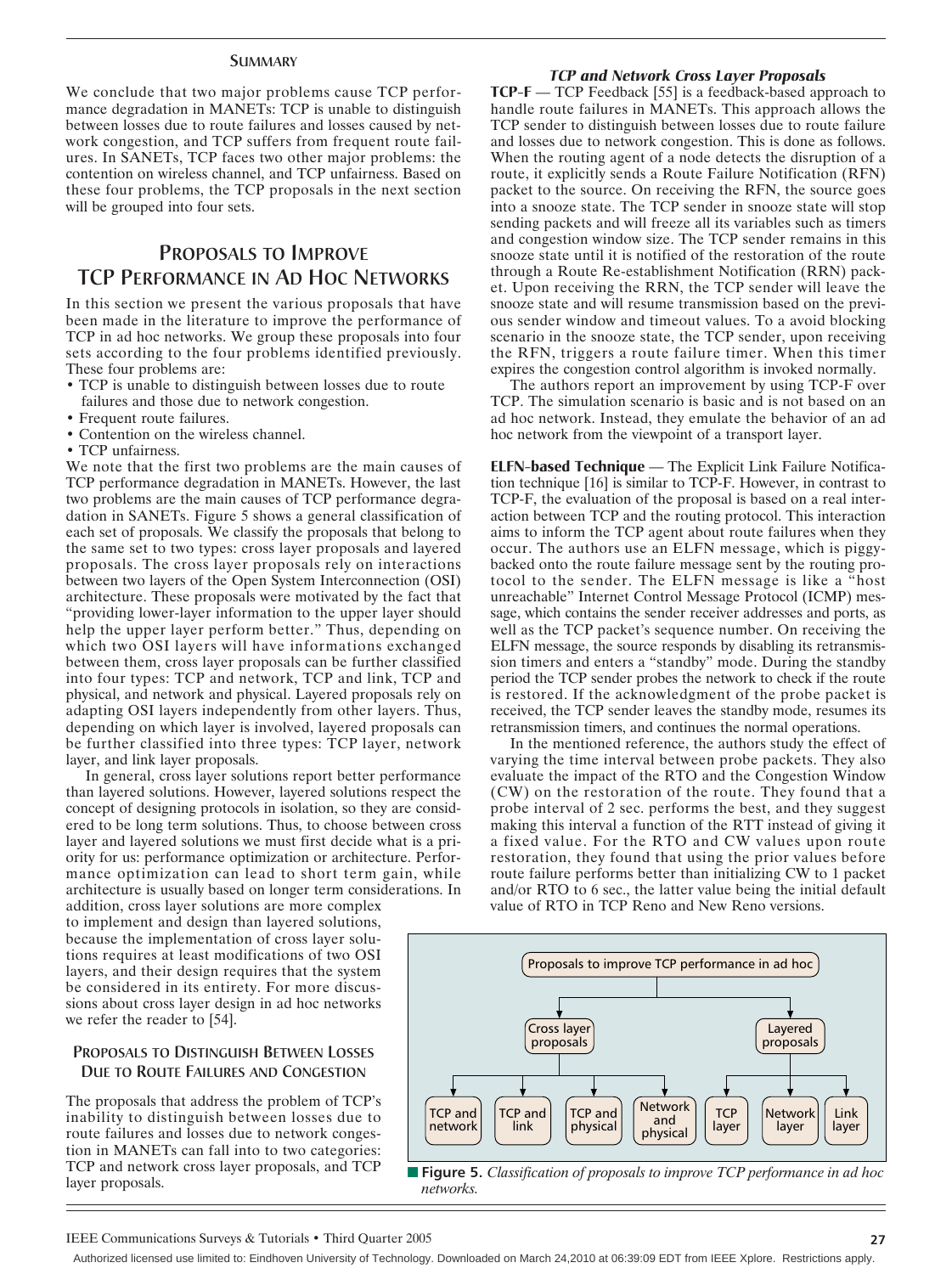This technique provides significant enhancements over standard TCP, but further evaluations are still needed. For instance, different routing protocols should be considered other than the reactive protocol DSR considered in [16], especially proactive protocols such as OLSR [56]. In [41] Anantharaman *et al.* report that in the case of high load<sup>5</sup> ELFN performs worse than standard TCP because ELFN is based on probing the network periodically to detect route re-establishment. In addition, in [57] Monks *et al*. find that even in the case of light load ELFN performs worse than standard TCP by 5 percent in the case of static ad hoc networks.

**ATCP** — Ad hoc TCP [17] also utilizes network layer feedback. In addition to the route failures, ATCP tries to deal with the problem of high Bit Error Rate (BER). The TCP sender can be put into persist state, congestion control state, or retransmit state. A layer called ATCP is inserted between the TCP and IP layers of the TCP source nodes. ATCP listens to the network state information provided by ECN (Explicit Congestion Notification) messages [58] and by ICMP "Destination Unreachable" messages; then ATCP puts the TCP agent into the appropriate state. On receiving a "Destination Unreachable" message, the TCP agent enters a persist state. During this state the TCP agent is frozen and no packets are sent until a new route is found by probing the network. The ECN is used as a mechanism to explicitly notify the sender about network congestion along the route being used. Upon reception of the ECN, TCP congestion control is invoked normally without waiting for a timeout event. To detect packet losses due to channel errors, ATCP monitors the received ACKs. When ATCP sees that three duplicate ACKs have been received, it does not forward the third duplicate ACK but puts TCP in the persist state and quickly retransmits the lost packet from TCP's buffer. After receiving the next ACK, ATCP will resume TCP to the normal state. Note that ATCP allows interoperability with TCP sources or destinations that do not implement ATCP.

ATCP was implemented in a testbed and evaluated under different scenarios, such as congestion, lossy links, partition, and packet reordering. In all cases the transfer time of a given file using ATCP yielded better performance than TCP. However, the used scenario was somewhat special, since neither wireless links nor ad hoc routing protocols were considered. In fact, the authors used an experimental testbed consisting of five PCs equipped with Ethernet cards. With these PCs, the authors formed a four-hop network.

In addition to route failure, ATCP tries to deal with the problem of high BER, network congestion, and packet reorder. This advantage makes ATCP a more robust proposal for TCP in MANETs. However, certain assumptions, such as an ECN-capable node as well as the sender node being always reachable, might somehow be hard to meet in a mobile ad hoc context. Also, the probing mechanism used to detect route reestablishment generates problems in the case of high load, as in the ELFN proposal.

**TCP-BuS** — TCP Buffering capability and Sequence information [19], as in previous proposals, uses network feedback to detect route failure events and to take convenient action in response to these events. The novel scheme in this proposal is the introduction of *buffering capability* in mobile nodes. The authors select the source-initiated on-demand ABR [59] (Associativity-Based Routing) routing protocol. The following enhancements are proposed.

**Explicit Notification:** Two control messages are used to notify the source about the route failure and the route reestablishment. These messages are called Explicit Route Disconnection Notification (ERDN) and Explicit Route Successful Notification (ERSN). On receiving the ERDN from the node that detected the route failure, called the Pivoting Node (PN), the source stops sending. Similarly, after route re-establishment by the PN using a Localized Query (LQ), the PN will transmit the ERSN to the source. On receiving the ERSN, the source resumes data transmission.

**Extending Timeout Values:** During the Route ReConstruction (RRC) phase, packets along the path from the source to the PN are buffered. To avoid timeout events during the RRC phase, the retransmission timer value for buffered packets is doubled.

**Selective Retransmission Request:** As the retransmission timer value is doubled, the lost packets along the path from the source to the PN are not retransmitted until the adjusted retransmission timer expires. To overcome this, an indication is made to the source so that it can retransmit these lost packets selectively.

**Avoiding Unnecessary Requests for Fast Retransmission:** When the route is restored, the destination notifies the source about the lost packets along the path from the PN to the destination. On receiving this notification, the source simply retransmits these lost packets. However, the packets buffered along the path from the source to the PN may arrive at the destination earlier than the retransmitted packets. In this case the destination will reply by duplicate ACK. These unnecessary request packets for fast retransmission are avoided.

**Reliable Retransmission of the Control Message:** In order to guarantee the correctness of TCP-BuS operation, the authors propose to transmit reliably the routing control messages ERDN and ERSN. The reliable transmission is done by overhearing the channel after transmitting the control messages. If a node has sent a control message but did not overhear this message relayed during a timeout, it will conclude that the control message is lost and it will retransmit this message.

This proposal introduces many new techniques for the improvement of TCP. The novel contributions of this paper are the buffering techniques and the reliable transmission of control messages. In their evaluation the authors found that TCP-BuS outperforms the standard TCP and TCP-F under different conditions. The evaluation is based only on the ABR routing protocol, and other routing protocols should be taken into account. Also, TCP-BuS did not take into account that the pivoting node may fail to establish a new partial route to the destination. In this case, what will happen to the packets buffered at intermediate nodes is not handled by the authors.

#### *TCP Layer Proposals*

**Fixed RTO** — This technique [42] is a sender-based technique that does not rely on feedback from the network. In fact, the authors employ a heuristic to distinguish between route failures and congestion. When two timeouts expire in sequence, which corresponds to the situation in whixh the missing ACK is not received before the second RTO expires, the sender concludes that a route failure event has occurred. The unacknowledged packet is retransmitted but the RTO is not doubled a second time. This is in contrast to standard TCP, in which an "exponential" backoff algorithm is used. The RTO remains fixed until the route is re-established and the retransmitted packet is acknowledged.

In [42] Dyer *et al*. evaluate this proposal by considering different routing protocols as well as the TCP selective and the delayed acknowledgment options. They report that significant enhancements are achieved when using fixed-RTO with ondemand routing protocols. Nevertheless, as stated by the authors themselves, this proposal is restricted to wireless networks only, a serious limitation since interoperation with wired networks is clearly necessary. Also, the supposition that two consecutive timeouts are the exclusive results of route failures need more analysis, especially in cases of congestion. *<sup>5</sup> 25 TCP connections.*

**<sup>28</sup>** IEEE Communications Surveys & Tutorials • Third Quarter 2005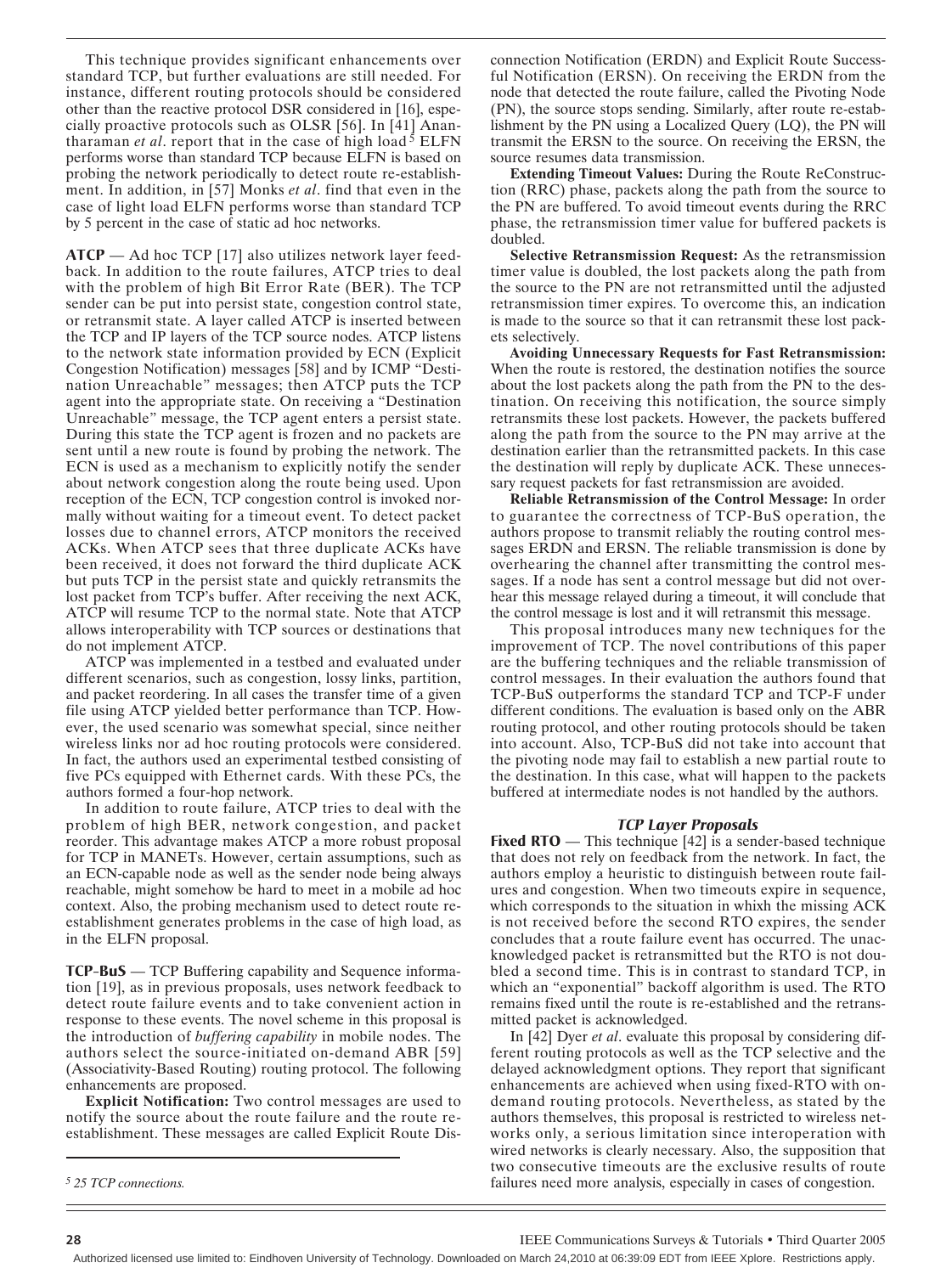**TCP Door** — TCP Detection of Out-of-Order and Response (DOOR) is an end-to-end approach [18]. This approach, which does not require the cooperation of intermediate nodes, is based on out-of-order (OOO) delivery events. OOO events are interpreted as an indication of route failure. The detection of OOO events is accomplished either by means of a sender-based or a receiver-based mechanism. The senderbased mechanism uses the non-decreasing property of the ACKs sequence numbers to detect the OOO events. In the case of duplicate ACK packets, these ACKs will have the same sequence number, so that the sender needs additional information to detect an OOO event. This information, called an ACK Duplication Sequence Number (ADSN), is a onebyte option added to ACKs. The ADSN is incremented and transmitted with each duplicate ACK. However, the receiverbased mechanism needs an additional two-byte TCP option, called the TCP Packet Sequence Number (TPSN), to detect OOO events. The TPSN is incremented and transmitted with each TCP packet, including the retransmitted packets. If the receiver detects an OOO event, it should notify the sender by setting a specific option bit, called the OOO bit, in the ACK packet header.

Once the TCP sender knows about an OOO event, it takes the following two response actions: it temporarily disables congestion control, and instantly recovers during congestion avoidance. In the former action, the TCP sender disables the congestion algorithm for a specific time period  $(T_1)$ . In the latter action, if the congestion control algorithm was invoked during the past time period  $(T_2)$ , the TCP sender should recover immediately to the state before the invocation of the congestion control. In fact, the authors make the time periods  $T_1$  and  $T_2$  a function of the RTT.

In the simulation study presented in [18], different scenarios are considered by combining all the mechanisms and actions mentioned above. Their results show that senderbased and receiver-based mechanisms behave similarly. Thus, they recommend the use of the sender detection mechanism as it does not require notifications from the sender to the receiver. Regarding the two actions mentioned above to be taken upon an OOO event detection, they have found that both actions lead to significant improvement. In general, TCP DOOR improves TCP performance up to 50 percent. Nevertheless, the supposition that OOO events are the exclusive results of route failure deserves much more analysis. Actually, multipath routing protocols such as TORA [60] may produce OOO events that are not related to route failures.

*Comparison* — Six proposals have been presented. These proposals address the problem of TCP's inability to distinguish between losses due to route failures and losses due to network congestion. The authors of these proposals proceed with a TCP and network cross layer solution, such as TCP-F, ELFN, ATCP, and TCP-BuS, or a TCP layered solution, such as Fixed RTO and TCP-DOOR. The four TCP and network cross layer proposals, TCP-F, ELFN, ATCP, and TCP-BuS, are based on an explicit notification from the network layer to detect route failures, but they differ in how to detect route reestablishments. TCP-F and TCP-BuS use the explicit notification from the network layer, while ELFN and ATCP use a probing mechanism. Compared with the explicit notification, the probing mechanism is easy to implement, but what is the optimal value of the probing interval? And what is the implication of this mechanism in the case of high load? In particular we saw that in the case of high load, the ELFN proposal performs worse than standard TCP. Among the four cross layer proposals, ATCP emerges as a robust proposal as it supports mechanisms to alleviate the negative impact of high BER and packets out-of-order on TCP performance. However, this proposal needs to revise certain assumptions, such as

the existence of an ECN-capable node. Table 1 compares the key features of the four TCP and network cross layer proposals. The TCP layer proposals, Fixed RTO and TCP DOOR, employ an end-to-end TCP layer approach to distinguish between packet losses induced by routes failures and losses caused by congestion. In Fixed RTO, this is done by considering two consecutive timeouts as a sign of route failures. In TCP-DOOR, when the source or the sink receives out-oforder packets, it concludes that a route failure has occurred. The main advantage of these two proposals is that they do not require explicit notification from the routing layer, nor do they require the cooperation of other nodes to detect route failures. Comparing these two proposals, TCP DOOR performs better than fixed RTO, but at the cost of more modifications.

#### **PROPOSALS TO REDUCE ROUTE FAILURES**

The proposals that address the problem of frequent route failures in MANETs can be classified into three categories: TCP and network cross layer proposals; network and physical cross layer proposals; and network layer proposals.

#### *TCP and Network Cross Layer Proposal*

**Split TCP** — TCP connections that have a large number of hops suffer from frequent route failures due to mobility. To improve the throughput of these connections and to resolve the unfairness problem, the Split TCP scheme was introduced to split long TCP connections into shorter localized segments [61] (see Fig. 6). The interfacing node between two localized segments is called a proxy. The routing agent decides if its node has the role of proxy according to the inter-proxy distance parameter. The proxy intercepts TCP packets, buffers them, and acknowledges their receipt to the source (or previous proxy) by sending a local acknowledgment (LACK). Also, a proxy is responsible for delivering the packets at an appropriate rate to the next local segment. Upon receipt of a LACK (from the next proxy or from the final destination), a proxy will purge the packet from its buffer. To ensure sourceto-destination reliability, an ACK is sent by the destination to the source, similar to what occurs in standard TCP. In fact, this scheme also splits the transport layer functionalities into end-to-end reliability and congestion control. This is done by using two transmission windows at the source, the congestion window and the end-to-end window. The congestion window is a sub-window of the end-to-end window. While the congestion window changes in accordance with the rate of arrival of LACKs from the next proxy, the end-to-end window will change in accordance with the rate of arrival of the end-toend ACKs from the destination. At each proxy there would be a congestion window that would govern the rate of sending between proxies.

Simulation results indicate that an inter-proxy distance of between three and five impact favorably on both throughput and fairness. The authors report that an improvement of up to 30 percent can be achieved in the total throughput by using Split TCP. The drawbacks are large buffers and network overhead. Also, this proposal makes the role of proxy nodes more complex, as for each TCP session they have to control packet delivery to succeeding proxies.

#### *Network and Physical Cross Layer Proposals*

**Preemptive Routing in Ad Hoc Networks** — As we reported earlier, in MANETs TCP may suffer from long idle periods induced by frequent route failures. This proposal [62] addresses this problem by reducing the number of route failures. In addition, it also reduces route reconstruction latency. These are achieved by switching to a new route when a link of the current route is expected to fail in the future (see below). This technique is coupled with the on-demand routing proto-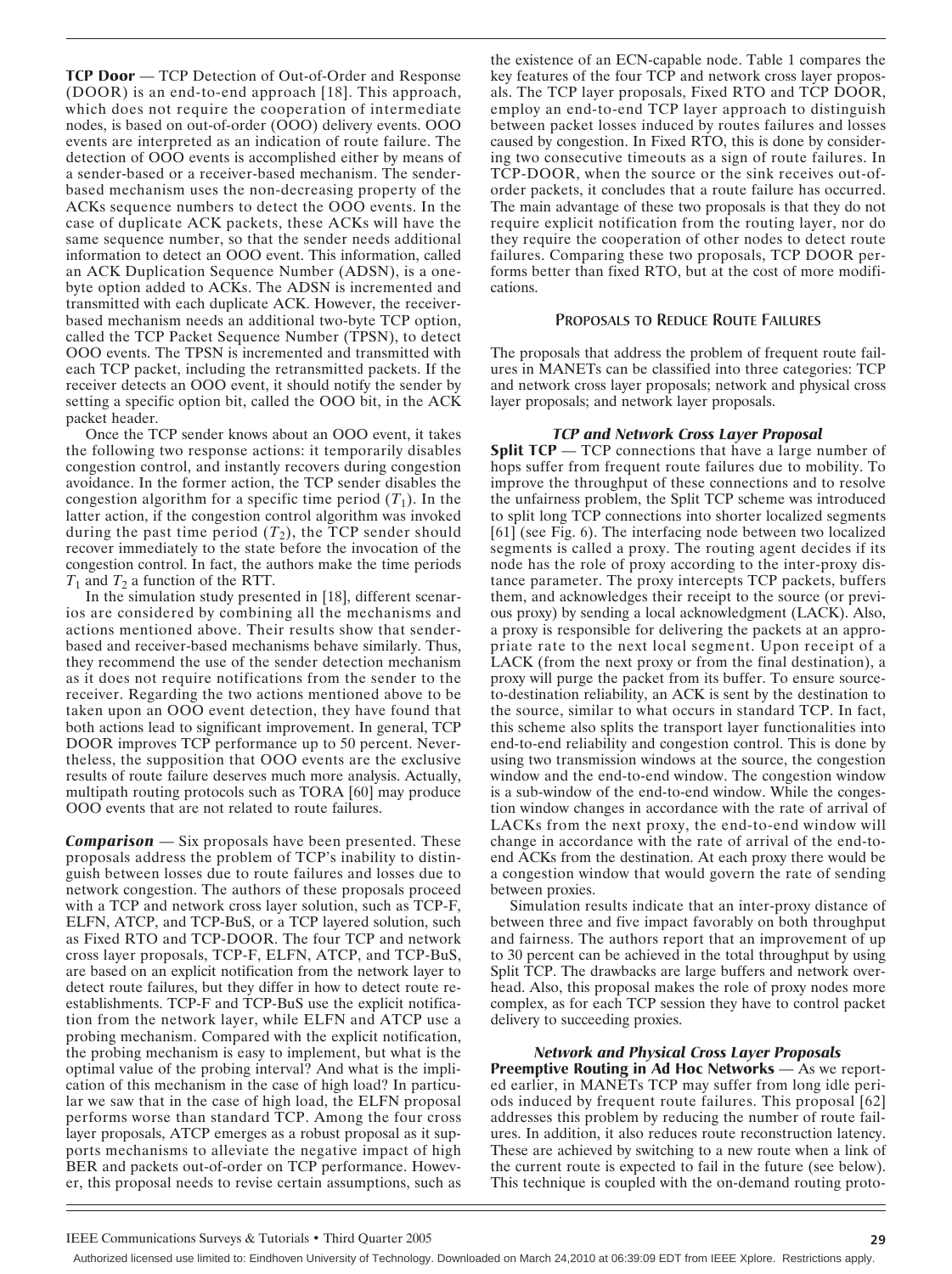|                                                     | <b>TCP-F</b>                                   | <b>ELFN</b>                             | <b>ATCP</b>                                                | <b>TCP-BuS</b>                                           |  |
|-----------------------------------------------------|------------------------------------------------|-----------------------------------------|------------------------------------------------------------|----------------------------------------------------------|--|
| <b>High BER packet loss</b>                         | Not handled                                    | Not handled                             | Handled                                                    | Not handled                                              |  |
| <b>Route failures (RF)</b><br>detection             | RFN packet freezes<br>TCP sender state         | ELFN packet freezes<br>TCP sender state | ICMP "destination unreachable"<br>freezes TCP sender state | <b>ERDN</b> packet freezes<br>detection TCP sender state |  |
| <b>Route reconstruction</b><br>(RR) detection       | RRN packet resumes<br>TCP to normal state      | Probing mechanism                       | Probing mechanism                                          | ERSN packet resumes TCP<br>to normal state               |  |
| Packet reordering                                   | Not handled                                    | Not handled                             | Handled                                                    | Not handled                                              |  |
| <b>Congestion window</b><br>and RTO after RR        | Old CW and RTO                                 | Old CW and RTO                          | Reset for each new route                                   | Old CW and RTO                                           |  |
| <b>Reliable transmission</b><br>of control messages | Not handled                                    | Not handled                             | Not handled                                                | Handled                                                  |  |
| <b>Evaluation</b>                                   | Emulation no<br>routing protocol<br>considered | Simulation                              | Experimental no routing<br>protocol considered             | Simulation                                               |  |

■ Table 1. *Comparison of TCP and network cross layer proposals to distinguish between losses due to route failures and congestion.* 

cols AODV and DSR. The mechanism to detect failure is power-based. More specifically, when an intermediate node along a route detects that the signal power of a packet received from its upstream node drops below a given threshold, called the preemptive threshold, this intermediate node will detect a routing failure. For example, in Fig. 7, when node 4 senses that the signal power of a packet received from node 5 drops below the preemptive threshold, it will detect the routing failure event. On detecting this event, node 4 will notify the source of the route, node 1. On receiving this notification, the source's routing agent proactively looks up a new route. When the new route is available, the routing agent switches to this new route. The value of the preemptive threshold appears to be critical. Indeed, in the case of a low threshold value, there will not be sufficient time to discover an alternate path before the route fails. Also, in the case of a high threshold value the warning message will be generated too early. To overcome the fluctuations of the received signal power due to channel fading and multipath effects, which may trigger a preemptive route warning and cause unnecessary route request floods, the authors use a repeated short message probing to verify the correctness of the warning message. For example, in Fig. 7 when the signal power of the packet sent from node 5 and received at node 4 drops below the preemptive threshold, node 4 sends a ping message to node 5. On receiving this message, node 5 replies with a pong message. On receiving the pong message, node 4 checks the signal similar to the previous algorithm. However, in this algorithm each node keeps a record of the received signal strengths of 1-hop neighboring nodes. Using these records, the routing protocol predicts link break events in the immediate future.6 This prediction is called Proactive Link Management. On detecting this event, the source's routing agent is notified by a Going Down message (see Fig. 7). On receiving this message the source's routing agent stops sending packets and initiates a route discovery procedure. The novelty of this proposal is the Reactive Link Management mechanism, which increases the transmission power to re-establish a broken link. Reactive and Proactive Link Management mechanisms can be coupled in the following way: on predicting that a link is going to be down, the node's routing agent notifies the source to stop sending, and this node increases its transmitting power to handle packets in transit that use this link.

The authors use simulations to show that their scheme yields a 45 percent improvement in TCP performance. Note that only light load scenarios are considered.

#### *Network Layer Proposal*

**Backup Path Routing** — This proposal [44] aims to improve the path availability of TCP connections using multipath routing. The authors found that the original multipath routing dete-

*<sup>6</sup> Immediate future means after 0.1sec.*

power of the pong message to verify that the link  $4 - 5$  is going to fail. The ping-pong handshake is repeated several times.

Using simulations the authors show that their scheme yields a reduction of the number of route failures and decreases latency by 30 percent. It should be noted that this scheme is "packet receipt event-driven" and that failures cannot be detected if no packets are transmitted.

**Signal Strength-based Link Management in Ad Hoc Networks** — This algorithm [36] is



#### **30** IEEE Communications Surveys & Tutorials • Third Quarter 2005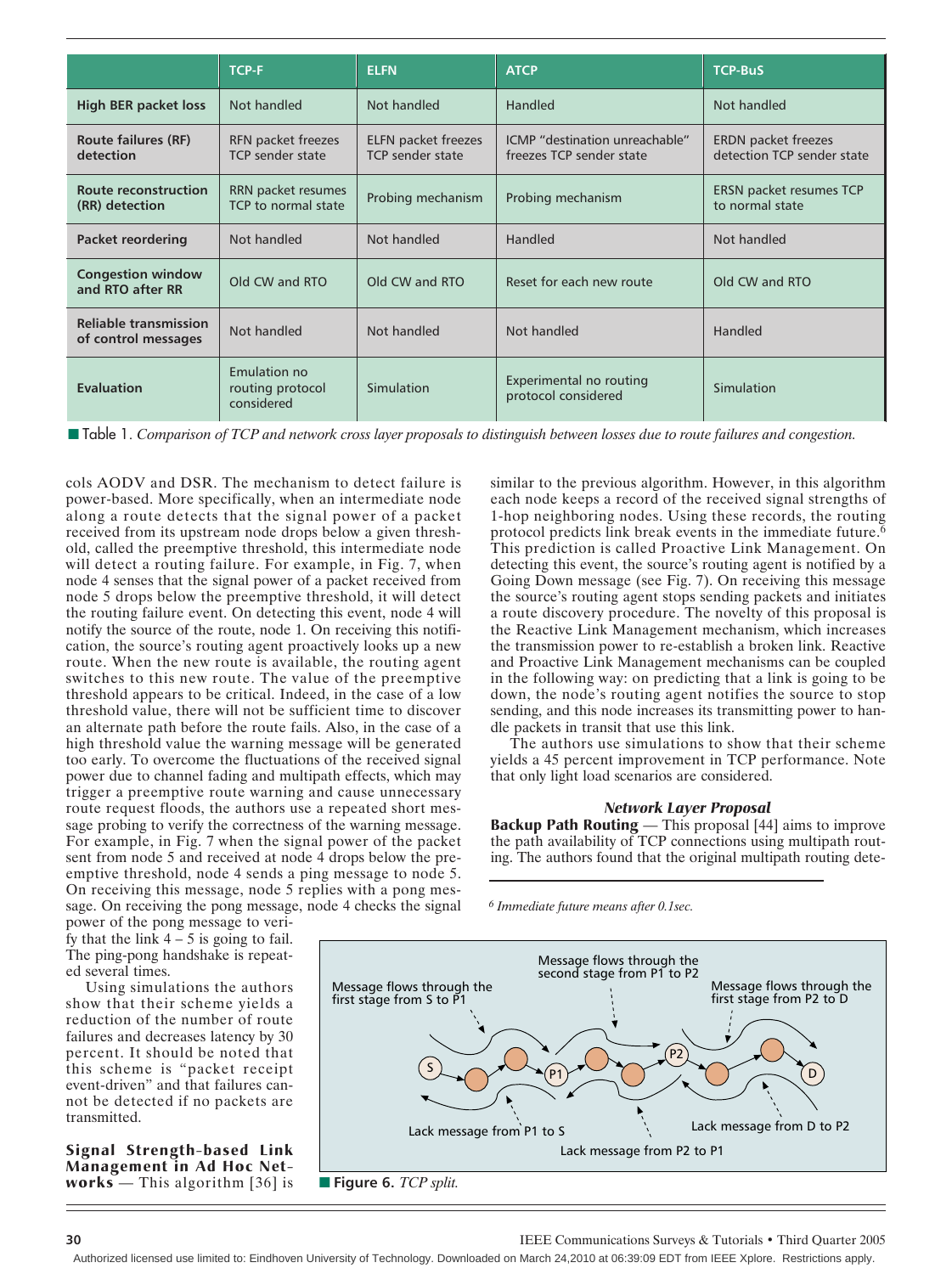

**■ Figure 7.** *Network and physical cross layer.*

riorates TCP performance due to the inaccuracy in average RTT measurement and out-of-order packet delivery. Thus, they introduce a new variation of multipath routing, called backup path routing. The backup path routing proposal maintains several paths from source to destination, but it only uses one path at any time. When the current path breaks, it can quickly switch to an alternate path. Using simulations, the authors observed that maintaining one primary path and one alternate path for each destination yields the best TCP performance. For the selection criteria of paths, the authors consider two schemes. The first scheme consists of selecting the shortest-hop path as the primary and the shortest-delay path as the alternate. The second scheme consists of selecting the shortest-delay path as the primary and the maximally disjoint path as the alternative. The alternate maximally disjoint path is the path that has the fewest overlapped intermediate nodes with the primary path. Comparing the two selection schemes, they found that the first scheme outperforms the second scheme. As a result of using the second scheme, routes tend to be longer in number of hops. Comparing TCP performance over the DSR routing protocol with backup routing, the authors report an improvement in TCP throughput of up to 30 percent with a reduction in routing overheads. These results are based on various mobility and traffic load scenarios. However, the authors did not evaluate the scheme in which the shortest path is selected as the primary and the maximal disjoint as the alternative.

*Comparison* — Four proposals have been presented. These proposals address the problem of frequent route failures that induce long idle time. The authors of these proposals proceed with a TCP and network cross layer solution such as Split TCP, or a network and physical cross layer solution such as preemptive routing, and signal strength-based links, or a network layer solution, such as backup routing. The main cause of route failures in MANETs is node mobility. Split TCP is based on splitting long TCP connections, in term of hops, into short segments to decrease the number of routing failures. However, this generates increased overhead. In preemptive routing and signal strength-based link management, the problem is addressed by predicting link failures and initiating a route reconstruction before the current route breaks. Signal strengthbased link management proposals use a more robust approach to predict failures than preemptive routing. Backup routing improves TCP path availability by storing an alternate path that is used when a routing failure is detected. Backup routing reports an improvement in TCP throughput of up to 30 percent with a reduction in routing overhead, but further evaluations are needed, especially for the route selection criteria.

### **PROPOSALS TO REDUCE WIRELESS CHANNEL CONTENTION**

Proposals that address the problem of contention on the wireless channel in SANETs can be grouped into three categories: TCP layer proposals, network layer proposals, and link layer proposals.

*TCP Layer Proposals* **Dynamic Delayed Ack** — This approach [20] aims to reduce the contention on wireless channels by decreasing the number of TCP ACKs transmitted by the sink. It is a modification of the delayed ACK option (RFC 1122) that has a fixed coefficient  $d = 2$ . In fact, *d* represents the number of TCP packets that the TCP sink should receive before it acknowledges these packets. In this approach, the value of

*d* is not fixed and it varies dynamically with the sequence number of the TCP packet. For this reason the authors define three thresholds,  $l1$ ,  $l2$ , and  $l3$ , such that  $d = 1$  for packets with sequence number *N* smaller than  $l1$ ,  $d = 2$  for packets with *l*1 ≤ *N* ≤ *l*2, *d* = 3 for *l*2 ≤ *N* ≤ *l*3, and *d* = 4 for *l*3 ≤ *N*. In their simulations they study the packet loss rate, throughput, and session delay of TCP New Reno, in the case of short and persistent TCP sessions on a static multihop chain. They show that their proposal, with  $l1 = 2$ ,  $l2 = 5$ , and  $l3 = 9$ , outperforms standard TCP as well as the delayed ACK 21 option for a fixed coefficient  $d = 2, 3, 4$ . They suggest that better performance could be obtained by making *d* a function of the sender's congestion window instead of a function of the sequence number.

#### *Network Layer Proposals*

**COPAS** — The COntention-based PAth Selection proposal [63] addresses the TCP performance drop problem caused by contention on the wireless channel. It implements two techniques: the first employs disjoint forward and reverse routes, which consists of selecting disjoint routes for TCP data and TCP ACK packets; the second technique is dynamic contention-balancing, which consists of dynamically updating disjoint routes. When the contention of a route exceeds a certain threshold, called the backoff threshold, a new and less contended route is selected to replace the high contended route. In this proposal the contention on the wireless channel is measured as a function of the number of times a node has backed off during each interval of time. Also, any time a route is broken, in addition to initiating a route re-establishment procedure, COPAS redirects TCP packets using the second alternate route. Comparing COPAS and DSR, the authors found that COPAS outperforms DSR in term of TCP throughput and routing overheads. The improvement of TCP throughput is up to 90 percent. However, the use of COPAS, as reported by the authors, is limited to static networks or networks with low mobility because as nodes move faster, using a disjoint forward and reverse route increases the probability of route failures experienced by TCP connections. This may induce more routing overhead and more packet losses.

#### *Link Layer Proposals*

**Link RED** — Link Random Early Detection (RED) [21] aims to reduce contention on the wireless channel by monitoring the average number of retransmissions (avg) at the link layer. When the avg number becomes greater than a given threshold, the probability of dropping/marking is computed according to the RED algorithm [51]. Since it marks packets, Link RED can be coupled with ECN to notify the TCP sender about the congestion level [58]. However, instead of notifying the TCP sender about the congestion level, the authors increase the backoff time at the MAC layer.

**Adaptive Pacing** — The goal of this proposal [21] is to improve spatial channel reuse. In the current IEEE 802.11 protocol, a node is constrained from contending for the chan-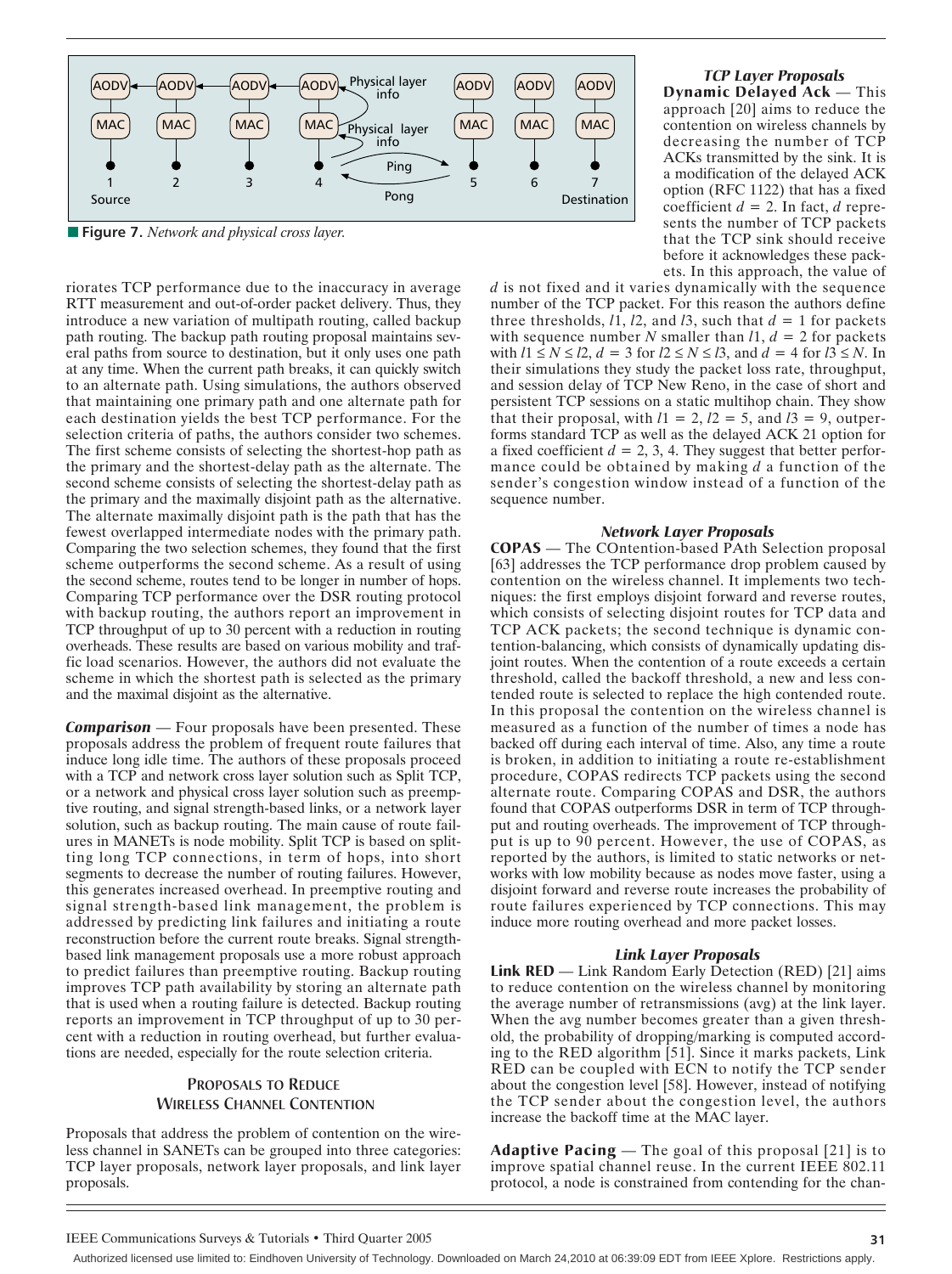nel by a random backoff period, plus a single packet transmission time that is announced by the RTS or CTS frame. However, the exposed receiver problem persists due to the lack of coordination between nodes that are two hops away from each other. Adaptive pacing solves this problem by increasing the backoff period by an additional packet transmission time. This proposal works together with Link RED as follows. Adaptive pacing is enabled by Link RED. When a node finds its average number of transmission retries to be less than a threshold, it calculates its backoff time as usual. When the average number of retries goes beyond this threshold, adaptive pacing is enabled and the backoff period is increased by a duration equal to the transmission time of the previous packet. Working together, Link RED and adaptive pacing have reported an improvement in TCP throughput as well as the fairness between multiple TCP sessions. However, in this proposal the additional backoff time is based on the packet size, so the existence of different data packet sizes in the network should be inspected.

*Comparison* — Three proposals have been presented. These proposals address the problem of contention on wireless channel, which is the main cause of TCP performance degradation in SANETs. The authors of the proposals proceed with a TCP layer proposal, such as Dynamic delayed ACK, or with a network layer proposal, such as COPAS, or with a link layer proposals, such as LRED/adaptive pacing. Dynamic delayed ACK is a simple approach that aims to reduce the contention on wireless channels by decreasing the number of TCP ACKs transmitted by the sink. However, COPAS attacks this problem by using disjoint forward and reverse routes, and dynamic updating of disjoint routes based on contention level. COPAS reports an improvement in TCP throughput of up to 90 percent. LRED and adaptive pacing attack the contention problem from its origin at the link layer by detecting contention and increasing the backoff time at the link layer before packet transmission. However, these two proposals are based on the packet size to compute the backoff time, and this may generate problems in the case of a network that supports multiple packet sizes.

#### **PROPOSALS TO IMPROVE TCP FAIRNESS**

The proposals that address the problem of TCP unfairness in SANETs can be classified into one category: link layer proposals.

#### *Link Layer Proposals*

**Non Work-Conserving Scheduling** — The goal of this proposal [64] is to improve fairness among TCP flows crossing wireless ad hoc and wired networks. The authors adopt the "non work-conserving scheduling" policy for ad hoc networks instead of the "work-conserving scheduling." This is done as follows. The link layer queue<sup>7</sup> sets a timer whenever it sends a data packet to the MAC. The queue outputs another packet to the MAC only when the timer expires. The duration of the timer is updated according to the queue output rate value. Specifically, the duration of the timer is a sum of three parts,  $D_1, D_2$ , and  $D_3$ .  $D_1$  is equal to the data packet length divided by the bandwidth of the channel.  $D_2$  is a delay, the value of which is decided by the recent queue output rate.  $D_3$  is a random value uniformly distributed between 0 and  $D_2$ .  $D_3$  is used to avoid synchronization problems and to reduce collisions.

The queue calculates the output rate by counting the number of bytes, *C*, it outputs in every fixed interval *T*. To determine the value of  $D_2$ , the authors set three thresholds,  $X$ ,  $Y$ , and *Z* (*X* < *Y* < *Z*) for *C*, and four delay values,  $D_{21}$ ,  $D_{22}$ , *D*<sub>23</sub>, and *D*<sub>24</sub> (*D*<sub>21</sub> < *D*<sub>22</sub> < *D*<sub>23</sub> < *D*<sub>24</sub>) for *D*<sub>2</sub>, as shown in Eq. 1. The heuristic behind Eq. 1 is to penalize greedy nodes with a high output rate by increasing their queuing delay  $D_2$ and to favor nodes with small output rates. By means of simulations, the authors report that their scheme greatly improves fairness among TCP connections at the cost of moderate total throughput degradation.

$$
\begin{cases}\nD_2 = D_{21} & \text{for } C \le X \\
D_2 = D_{22} & \text{for } X < C \le Y \\
D_2 = D_{23} & \text{for } Y < C \le Z \\
D_2 = D_{24} & \text{for } C > Z \\
0 \le D_{21} < D_{22} < D_{23} < D_{24}\n\end{cases} \tag{1}
$$

**Neighborhood RED** — This proposal [50] aims to enhance TCP fairness in MANETs. Unlike in wired networks, the authors show that RED does not solve TCP's unfairness in MANETs because the congestion does not happen in a single node, but in an entire area involving multiple nodes. The local packet queue at any single node cannot completely reflect the network congestion state. For this reason the authors define a new distributed queue, called the neighborhood queue. At a node, the neighborhood queue should contain all packets whose transmissions will affect its own transmission in addition to its packets.8 Since it is difficult to get information about all these packets without introducing significant communication overhead, which may need 2-hop information exchange, a simplified node neighborhood queue is introduced. It aggregates the node's local queue and the upstream and downstream queues of its 1-hop neighbors. Now the RED algorithm is based on the average queue size of the neighborhood queue. The authors use a distributed algorithm to compute the average queue size. In this algorithm the time is slotted. During each time slot, the idle period of the channel is measured. Using this measurement, a node estimates the channel utilization and the average neighborhood queue size. The accuracy of the estimation is controlled by the duration of the slots. Using simulations of SANETs, they verify the effectiveness of their proposal and the fairness improvement of TCP.

*Comparison* — Two proposals have been presented. These proposals address the problem of TCP unfairness in SANETs. To deal with the TCP unfairness problem, the authors of the proposals proceed with link layer proposals, such as non work-conserving scheduling and neighborhood RED. In the non work-conserving scheduling proposal, this is done by penalizing greedy nodes with high output rate by increasing their queuing delays at the link layer. However, in neighborhood RED it is up to TCP to regulate its transmission rate when it senses packets being dropped. The RED algorithm in this proposal is applied to a distributed queue, called the neighborhood queue, which does not contain the node local queue as well as the upstream and downstream queues of its 1-hop neighbor. Neighborhood RED is better than the non work-conserving approach as it does not cause degradation in total throughput.

### **GENERAL COMPARISON AND DISCUSSION**

It is difficult to compare the different proposals that aim to improve TCP's performance in MANETs. Some of them have been designed to solve different problems. By examining all of these proposals, we identify four major problems:

*<sup>8</sup> Affect means: prevent a node from transmitting because of channel capturing, or to induce transmission failure to carrier sensing MAC protocols.*

**32** IEEE Communications Surveys & Tutorials • Third Quarter 2005

Authorized licensed use limited to: Eindhoven University of Technology. Downloaded on March 24,2010 at 06:39:09 EDT from IEEE Xplore. Restrictions apply.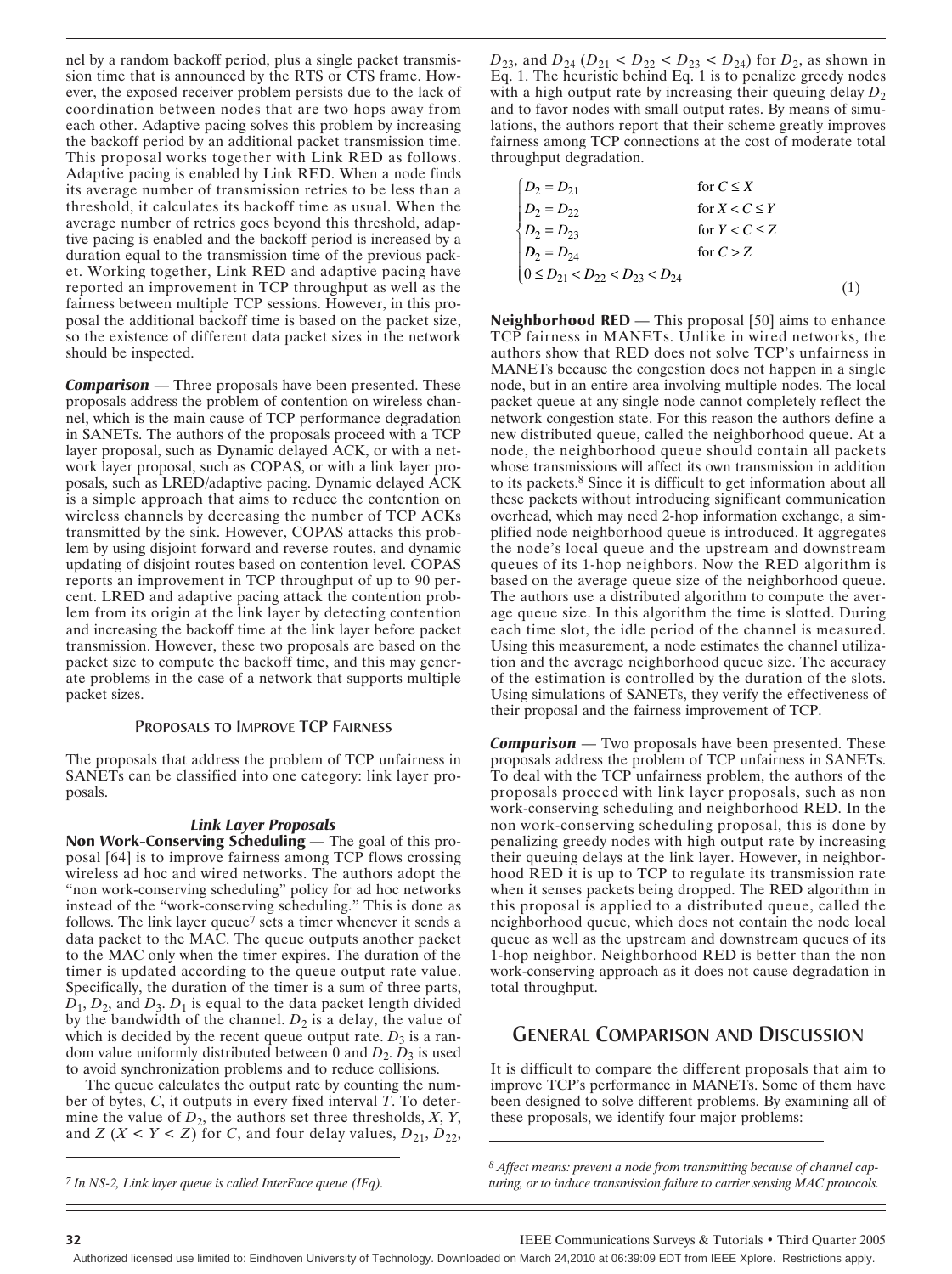- TCP is unable to distinguish between losses due to route failures and losses due to network congestion.
- Frequent route failures.
- Wireless channel contention.
- TCP unfairness.

We note that the first two problems are the main causes of TCP performance degradation in MANETs. However, the second two problems are the main causes of TCP performance degradation in SANETs. To solve these problems the authors of the proposals proceed with a cross layer solution or a layered solution. In terms of complexity, cross layer solutions are more complex to implement and design than layered solutions, because the implementation of cross layer solutions requires at least the modification of two OSI layers. Also, as they break the concept of designing protocols to be independent of other layer protocols, their design requires that we consider the system in its entirety. In the following, we compare the proposals that share a common problem. Table 2 contains a detailed comparison of these proposals. The comparison is based on five features:

- The first one is the solution type, which can be cross layer or layered.
- The degree of complexity.
- The network type.
- TCP connection load and type.
- The basis of evaluation.

We identify three degrees of complexity: high, medium, and low. Layered solutions are considered to be of medium or low complexity, whereas cross layer solutions are considered to be of medium or high complexity.

## **CONCLUSION**

We have presented the state-of-the-art of TCP over static and mobile ad hoc networks (SANETs and MANETs). The principal problem of TCP in this MANET environment is clearly its inability to distinguish between losses induced by network congestion and others types of losses. TCP assumes that losses are always due to network congestion. While this assumption in most cases is valid in wired networks, it is not true in MANETs. In MANETs, there are indeed several types of losses, including losses caused by routing failures, by network partitions, and by high bit error rates. Performing congestion control in these cases, as TCP does, yields poor performance. In static multi-hop ad hoc networks the principal problem of TCP is the contention on the wireless channel that induces route failures and losses. In order to solve these problems, several proposals have been made in the literature. We classified these proposals as layered proposals and cross layer proposals. In cross layer proposals, TCP and the underlying protocols cooperate to improve ad hoc network performance. For example, TCP and network cross layer proposals use explicit notification to inform TCP about route failures, which requires cooperation from intermediate nodes as in TCP-F, TCP-ELFN, ATCP, and TCP-BuS. In layered proposals, one OSI layer is adapted. For example, TCP layer proposals require only the cooperation of the sender and receiver, as in TCP-DOOR and Fixed-RTO. However, cross layer proposals yield higher improvement than layered proposals.

The frequent route failures and route re-establishments in MANET environments introduce a new challenge to the TCP congestion control algorithm, and leads us to pose the following questions: Does the actual congestion control algorithm behave efficiently in dynamic environments such as MANETs? Are the parameter values that are used in TCP to compute the retransmission timeout after a route re-establishment valid in MANETs? As an extension of this work we intend to answer these questions.

#### **ACKNOWLEDGEMENTS**

We would like to thank Daniele Miorandi and Urtzi Ayesta for their help. This work was supported in part by the EuroNGI Network of Excellence (NoE).

#### **REFERENCES**

- [1] "Bluetooth Special Interest Group," Web site: http://www.bluetooth.com
- [2] "IEEE 802.11 WLAN standard," Web site: http://standards. ieee.org/getieee802
- [3] "Broadband Radio Access Networks (BRAN): High Performance Local Area Network (HiperLAN) type 2," Tech. Rep. 101 683 V1.1.1, ETSI.
- [4] "Transmission Control Protocol," RFC 793, Sep. 1981.
- [5] L. Andrew, S. Hanly, and R. Mukhtar, "CLAMP: Differentiated Capacity Allocation in Access Networks," *Proc. IEEE Int'l. Performance Comp. and Commun. Conf.*, Phoenix, AZ, USA, Apr. 2003, pp. 451–58.
- [6] H. Balakrishnan *et al.*, "A Comparison of Mechanisms for Improving TCP Performance over Wireless Links," *IEEE Trans. Net.*, vol. 5, no. 6, Dec. 1997, pp. 756–69.
- [7] H. Balakrishnan *et al.*, "Improving TCP/IP Performance over Wireless Networks," *Proc. ACM MOBIHOC*, Berkeley, CA, USA, 1995, pp. 2–11.
- [8] A. V. Bakre and B. R. Badrinath, "Implementation and Performance Evaluation of Indirect TCP," *IEEE Trans. Net.*, vol. 46, no. 3, Mar. 1997, pp. 260–78.
- [9] K. Brown and S. Singh, "M-TCP: TCP for Mobile Cellular Networks," *ACM SIGCOMM Comp. Commun. Rev.*, vol. 27, no. 5, Oct. 1997, pp. 19–43.
- [10] H. Balakrishnan, S. Seshan, and R. Katz, "Improving Reliable Transport and Handoff Performance in Cellular Wireless Networks," *ACM Wireless Networks*, vol. 1, no. 4, Dec. 1995, pp. 469–81.
- [11] R. Durst, G. Miller, and E. Travis, "TCP Extensions for Space Communications," *Proc. ACM MOBICOM*, Rye, NY, 1996, pp. 15-26.
- [12] T. Henderson and R. Katz, "Transport Protocols for Internetcompatible Satellite Networks," *IEEE JSAC*, vol. 17, no. 2, Feb. 1999, pp. 345–59.
- [13] S. Xu and T. Saadawi, "Performance Evaluation of TCP Algorithms in Multi-hop Wireless Packet Networks," *Journal of Wireless Commun. and Mobile Computing*, vol. 2, no. 1, pp. 85-100, 2002.
- [14] C. Barakat, E. Altman, and W. Dabbous, "On TCP Performance in Heterogeneous Networks: A Survey," *IEEE Commun. Mag.*, vol. 38, no. 1, Jan. 2000, pp. 40–46.
- [15] K. Chandran *et al.*, "A Feedback-based Scheme for Improving TCP Performance in Ad Hoc Wireless Networks," *Conf. Distributed Comp. Systems*, Amsterdam, The Netherlands, May 1998, pp. 472–79.
- [16] G. Holland and N. Vaidya, "Analysis of TCP Performance over Mobile Ad Hoc Networks," *ACM Wireless Networks*, vol. 8, no. 2, Mar. 2002, pp. 275–88.
- [17] J. Liu and S. Singh, "ATCP: TCP for Mobile Ad Hoc Networks," *IEEE JSAC*, vol. 19, no. 7, pp. 1300-1315, July 2001.
- [18] F. Wang and Y. Zhang, "Improving TCP Performance over Mobile Ad Hoc Networks with Out-of-order Detection and Response," *Proc. ACM MOBIHOC*, Lausanne, Switzerland, June 2002, pp. 217–25.
- [19] D. Kim, C. Toh, and Y. Choi, "TCP-BuS: Improving TCP Performance in Wireless Ad Hoc Networks," *J. Commun. and Net.*, vol. 3, no. 2, June 2001, pp. 175–86.
- [20] E. Altman and T. Jimenez, "Novel Delayed ACK Techniques for Improving TCP Performance in Multihop Wireless Networks," *Proc. Pers. Wireless Commun.*, Venice, Italy, Sep. 2003, pp. 237–53.
- [21] Z. Fu *et al.*, "The Impact of Multihop Wireless Channel on TCP Throughput and Loss," *Proc. IEEE INFOCOM*, San Francisco, USA, Apr. 2003.
- [22] K. Chin *et al.*, "Implementation Experience with MANET Routing Protocols," *ACM SIGCOMM Comp. Commun. Rev.*, vol. 32, no. 5, Nov. 2002, pp. 49–59.
- [23] C. Perkins and T. Watson, "Highly Dynamic Destination-Sequenced Distance-Vector Routing (DSDV) for Mobile Computers," *Proc. ACM SIGCOMM*, London, UK, 1994.

#### IEEE Communications Surveys & Tutorials • Third Quarter 2005 **33**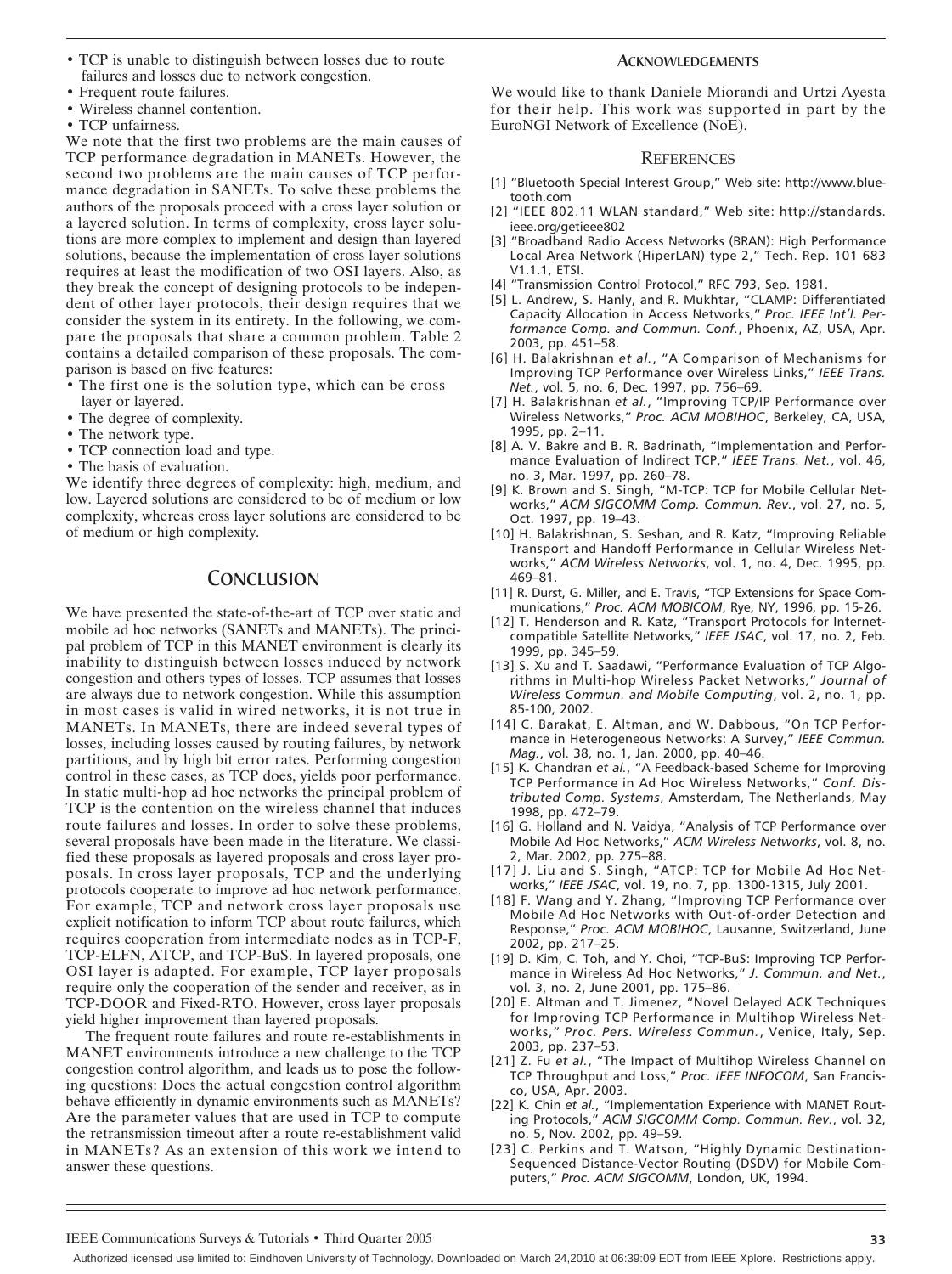| Problem                                                                                | Proposal                           | <b>Solution type</b>              | <b>Complexity</b><br>degree | <b>Network</b><br>type  | <b>TCP connections</b><br>load/type | <b>Evaluation</b>               |
|----------------------------------------------------------------------------------------|------------------------------------|-----------------------------------|-----------------------------|-------------------------|-------------------------------------|---------------------------------|
| TCP is unable to distinguish<br>between losses due to route<br>failures and congestion | <b>ELFN</b> [16]                   | TCP-net. cross<br>layer           | <b>Medium</b>               | Random<br>mobile        | One persistent                      | Simulation no<br>routing        |
|                                                                                        | <b>ATCP</b> [17]                   | TCP-net. cross<br>layer           | High                        | Random<br>mobile        | One persistent                      | Experimental<br>no routing      |
|                                                                                        | <b>TCP-BuS [19]</b>                | TCP-net. cross<br>layer           | High                        | Random<br>mobile        | Multiple<br>persistent              | <b>Simulation</b><br>no routing |
|                                                                                        | <b>TCP-F</b> [55]                  | TCP-net. cross<br>layer           | <b>Medium</b>               | Random<br>mobile        | One persistent                      | <b>Emulation</b><br>no routing  |
|                                                                                        | <b>TCP-DOOR [18]</b>               | <b>TCP layer</b>                  | Low                         | Random<br>mobile        | One persistent                      | Simulation                      |
|                                                                                        | <b>TCP-RTO [42]</b>                | <b>TCP layer</b>                  | Low                         | Random<br>mobile        | One persistent                      | <b>Simulation</b>               |
| Frequent route failures                                                                | Split TCP [61]                     | <b>TCP-network</b><br>cross layer | Medium                      | Random<br>mobile        | One persistent                      | Simulation                      |
|                                                                                        | Preemptive<br>routing [62]         | Network-physi-<br>cal cross layer | <b>Medium</b>               | Random<br>mobile        | no TCP load                         | Simulation                      |
|                                                                                        | Signal strength<br>based link [36] | Network-physi-<br>cal Cross       | High                        | Random<br>mobile        | two persistent                      | Simulation                      |
|                                                                                        | Backup routing<br>[44]             | Network layer                     | Low                         | Random<br>mobile        | one persistent                      | Simulation                      |
| Contention on wireless<br>channel                                                      | Dynamic delayed<br><b>ACK [20]</b> | <b>TCP layer</b>                  | Low                         | Static chain            | One<br>persistent/short             | Simulation                      |
|                                                                                        | <b>COPAS [63]</b>                  | Network layer                     | <b>Medium</b>               | <b>Static</b><br>random | Multiple<br>persistent              | Simulation                      |
|                                                                                        | LRED/adaptive<br>pacing [21]       | Link layer                        | Low                         | <b>Static</b>           | <b>Multiple</b><br>persistent       | Simulation                      |
| <b>TCP</b> unfairness                                                                  | Non work<br>conserving [64]        | Link layer                        | Low                         | <b>Static</b><br>chain  | Multiple<br>persistent              | Simulation                      |
|                                                                                        | Neighborhood<br><b>RED [50]</b>    | Link layer                        | Low                         | Static/<br>mobile       | <b>Multiple</b><br>persistent       | Simulation                      |

**■** Table 2. *General comparison of proposals.*

- [24] C. Perkins, E. Belding-Royer, and S. Das, "Ad Hoc On-Demand Distance Vector (AODV) Routing," RFC 3561, Category: Experimental, July 2003.
- [25] F. Tobagi and L. Kleinrock, "Packet Switching in Radio Channels: Part II — The hidden Terminal Problem in Carrier Sense Multiple-Access Modes and the Busy-Tone Solution," *IEEE Trans. Net.*, vol. 23, no. 12, 1975, pp. 1417–33.
- [26] V. Bharghavan *et al.*, "MACAW: A Media Access Protocol for Wireless LAN's," *Proc. ACM SIGCOMM*, London, 1994, pp. 212–25.
- [27] K. Xu, M. Gerla, and S. Bae, "Effectiveness of RTS/CTS Handshake in IEEE 802.11-Based Ad Hoc Networks," *Ad Hoc Net. J.*, Elsevier, vol. 1, no. 1, July 2003, pp. 107–23.
- [28] "The Network Simulator NS-2," Web site: http://www. isi.edu/nsnam/ns/index.html.
- [29] "Global Mobile Information Systems Simulation Library Glo-MoSim," Web site: http://pcl.cs.ucla.edu/projects/glomosim/.
- [30] A. Kamerman and L. Monteban., "Wavelan II: A High-Performance Wireless LAN for the Unlicensed Band," *Bell Labs Tech. J.*, Summer 1997, pp. 118–33.
- [31] V. Jacobson, "Compression TCP/IP Headers for Low Speed Serial Links," RFC 1144, Category: Proposed Standard, Feb. 1990.
- [32] H. Balakrishnan and V. Padmanabhan, "How Network Asymmetry Affects TCP," *IEEE Commun. Mag.*, Apr. 2001, pp.  $2-9.$
- [33] V. Paxson and M. Allman, "Computing TCP's Retransmission Timer," RFC 2988, Category: Standard Track, Nov. 2000.
- [34] H. Lundgren, E. Nordstro, and C. Tschudin, "Coping with Communication Gray Zones in IEEE 802.11b-Based Ad Hoc Networks," *Proc. ACM Wksp. Wireless Mobile Multimedia*, Atlanta, GA, USA, Sept. 2002, pp. 49–55.
- [35] C. Jones et al., "A Survey of Energy Efficient Network Protocols for Wireless and Mobile Networks," *ACM Wireless Net.*, vol. 7, no. 4, 2001, pp. 343–58.
- [36] F. Klemm, S. Krishnamurthy, and S. Tripathi, "Alleviating Effects of Mobility on TCP Performance in Ad Hoc Networks using Signal Strength-Based Link Management," *Proc. Pers. Wireless Commun.*, Venice, Italy, Sept. 2003, pp. 611–24.

#### **34** IEEE Communications Surveys & Tutorials • Third Quarter 2005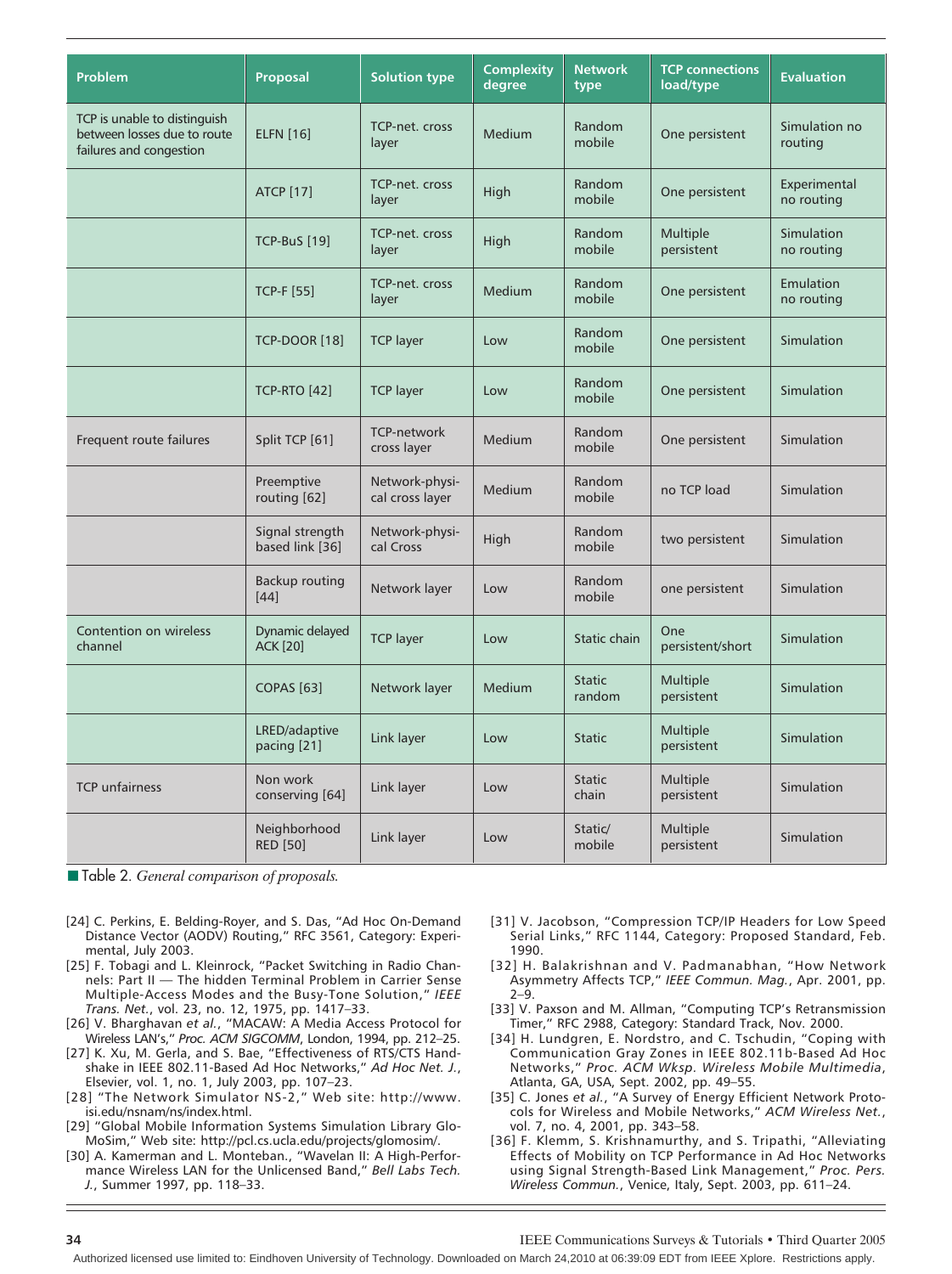- [37] M. Chiang, "Balancing Transport and Physical Layers in Wireless Ad Hoc Networks: Jointly Optimal TCP Congestion Control and power control," *IEEE JSAC*, vol. 23, no. 1, Jan. 2005, pp. 104–16.
- [38] M. Abolhasan, T. Wysocki, and E. Dutkiewicz, "A Review of Routing Protocols for Mobile Ad Hoc Networks," *Journal of Ad Hoc Networks*, Elsivier, vol. 2, no. 1, Jan. 2004, pp. 1–22.
- [39] I. Chlamtac, M. Conti, and J. Liu, "Mobile Ad Hoc Networking: Imperatives and Challenges," *Ad Hoc Networks Journal*, Elsevier, vol. 1, no. 1, July 2003, pp. 13–64.
- [40] D. Johnson, D. Maltz, and Y. Hu, "The Dynamic Source Routing Protocol for Mobile Ad Hoc Networks (DSR)," Internet draft, Apr. 2003.
- [41] V. Anantharaman *et al.*, "TCP Performance over Mobile Ad Hoc Networks: A Quantitative Study," *J. Wireless Commun. and Mobile Computing*, vol. 4, no. 2, Mar. 2004, pp. 203–22.
- [42] T. Dyer and R. Boppana, "A Comparison of TCP Performance over Three Routing Protocols for Mobile Ad Hoc Networks," *Proc. ACM MOBIHOC*, Long Beach, CA, USA, 2001, pp. 56–66.
- [43] R. Boppana and S. Konduru, "An Adaptive Distance Vector Routing Algorithm for Mobile, Ad Hoc Networks," *Proc. IEEE INFOCOM*, Anchorage, Alaska, USA, Apr. 2001.
- [44] H. Lim, K. Xu, and M. Gerla, "TCP Performance over Multipath Routing in Mobile Ad Hoc Networks," *Proc. IEEE ICC*, Anchorage, Alaska, May 2003.
- [45] S. Lu and M. Gerla, "Split Multipath Routing with Maximally Disjoint Paths in Ad Hoc Networks," *Proc. IEEE ICC*, Helsinki, Finland, June 2001.
- [46] S. Xu and T. Saadawi, "Does the IEEE 802.11 MAC Protocol Work Well in Multihop Wireless Ad Hoc Networks," *IEEE Commun. Mag.*, vol. 39, no. 6, June 2001, pp. 130–37.
- [47] M. Gerla, K. Tang, and R. Bagrodia, "TCP Performance in Wireless Multi-Hop Networks," *Proc. IEEE WMCSA*, New Orleans, LA, USA, 1999.
- [48] K. Tang and M. Gerla, "Fair Sharing of MAC under TCP in Wireless Ad Hoc Networks," *Proc. IEEE Multiclass Mobility and Teletraffic for Wireless Commun. Wksp.*, Venice, Italy, Oct. 1999.
- [49] K. Xu, S. Bae, S. Lee, and M. Gerla, "TCP Behavior Across Multihop Wireless Networks and the Wired Internet," *Proc. ACM Wksp. Wireless Mobile Multimedia*, Atlanta, GA, USA, Sep. 2002, pp. 41–48.
- [50] K. Xu, M. Gerla, L. Qi, and Y. Shu, "Enhancing TCP Fairness in Ad Hoc Wireless Networks using Neighborhood Red," *Proc. ACM MOBICOM*, San Diego, CA, USA, Sep. 2003, pp. 16–28.
- [51] S. Floyd and V. Jacobson, "Random Early Detection Gateways for Congestion Avoidance," *IEEE Trans. Net.*, vol. 1, no. 4, Aug. 1993, pp. 397–413.
- [52] G. Anastasi, M. Conti, and E. Gregori, "IEEE 802.11 Ad Hoc Networks: Performance Measurements," *Proc. Wksp. Mobile and Wireless Network (MWM 2003) in conjuction with ICDCS 2003*, May 2003.
- [53] K. Chen, Y. Xue, and K. Nahrstedt, "On Setting TCP's Congestion Window Limit in Mobile Ad Hoc Networks," *Proc. IEEE ICC*, Anchorage, Alaska, USA, May 2003.
- [54] V. Kawadia and P. Kumar, "A Cautionary Perspective on Cross Layer Design," *IEEE Wireless Commun. Mag.*, vol. 12, no. 1, Feb. 2005, pp. 3–11.
- [55] K. Chandran *et al.*, "A Feedback-Based Scheme for Improving TCP Performance in Ad Hoc Wireless Networks," *Proc. Int'l. Conf. Distributed Computing Systems (ICDCS'98)*, Amsterdam, Netherlands, May 1998.
- [56] T. Clausen and P. Jacquet, "Optimized Link State Routing Protocol (OLSR)," RFC 3626, Category: Experimental, Oct. 2003.
- [57] J. Monks, P. Sinha, and V. Bharghavan, "Limitations of TCP-ELFN for Ad Hoc Networks," *Proc. Mobile and Multimedia Commun.*, Tokyo, Japan, Oct. 2000.
- [58] K. Ramakrishnan, S. Floyd, and D. Black, "The Addition of Explicit Congestion Notification (ECN) to IP," RFC 3168, Category: Standards Track, Sept. 2001.
- [59] C. Toh, "Associativity-Based Routing for Ad Hoc Mobile Networks," *J. Wireless Pers. Commun.*, vol. 4, no. 2, Mar. 1997, pp. 103–39.
- [60] C. Perkins, *Ad Hoc Networking*, Adison-Wesley, Upper Saddle River, NJ, USA, 2001.
- [61] S. Kopparty *et al.*, "Split TCP for Mobile Ad Hoc Networks," *Proc. IEEE GLOBECOM*, Taipei, Taiwan, Nov. 2002.

[62] T. Goff *et al.*, "Preemptive Routing in Ad Hoc Networks,"

*Proc. ACM MOBICOM*, Rome, Italy, 2001, pp. 43–52.

- [63] C. Cordeiro, S. Das, and D. Agrawal, "COPAS: Dynamic Contention-Balancing to Enhance the Performance of TCP over Multi-Hop Wireless Networks," *Proc. IC3N*, Miami, USA, Oct. 2003, pp. 382–387.
- [64] L. Yang, W. Seah, and Q. Yin, "Improving Fairness among TCP Flows Crossing Wireless Ad Hoc and Wired Networks," *Proc. ACM MOBIHOC*, Annapolis, Maryland, USA, June 2003, pp. 57–63.
- [65] V. Jacobson, "Congestion Avoidance and Control," *Proc. ACM SIGCOMM*, Vancouver, Canada, Aug. 1998.
- [66] K. Fall and S. Floyd, "Simulation-Based Comparisons of Tahoe, Reno, and Sack TCP," *Comp. Commun. Review*, Jul. 1996.
- [67] J. Heo, "Improving the Start Up Behavior of a Congestion Control Scheme for TCP," *Proc. ACM SIGCOMM*, CA, USA, Aug. 1996.
- [68] M. Allman, D. Glover, and L. Sanchez, "Enhancing TCP over Satellite Channels using Standard Mechanisms," RFC 2488, Jan. 1999.

#### **BIOGRAPHIES**

AHMAD AL HANBALI (Ahmad.Al Hanbali@sophia.inria.fr) is a Ph.D. student at the University of Nice - Sophia Antipolis, France. In July 2002 he received his engineering degree in Telecommunications and Computer Science from the Lebanese University of Beirut. In June 2003 he received the Master's degree in networking and distributed systems from the University of Nice — Sophia Antipolis, France. He then joined the Ph.D. program with MAESTRO research group at INRIA - Sophia Antipolis. His main research interests are performance evaluation of TCP and mobility models of ad hoc networks.

E. ALTMAN (Eitan.Altman@sophia.inria.fr) received the B.Sc. degree in electrical engineering in 1984, the B.A. degree in physics in 1984, and the Ph.D. degree in electrical engineering in 1990, all from the Technion-Israel Institute, Haifa. In 1990 he received his B.Mus. degree in music composition at Tel-Aviv University. Since 1990 he has been with INRIA (National Research Institute in Informatics and Control) in Sophia-Antipolis, France. His current research interests include performance evaluation and control of telecommunication networks, and in particular congestion control, wireless communications, and networking games. He is on the editorial board of several scientific journals: *Stochastic Models*, *JEDC*, *COMNET*, *SIAM SICON*, and *WINET*. He has been the cochairman of the program committee of several international conferences and workshops on game theory, networking games, and mobile networks.

PHILIPPE NAIN (Philippe.Nain@sophia.inria.fr) received the Maîtrise Es-Sciences in mathematics in 1978, the Diplôme d'Etudes Approfondies in statistics in 1979, and the Doctorat de 3ème cycle specializing in modeling of computer systems in 1981, all from the University of Paris XI, Orsay, France. In 1987 he received the Doctorat d'Etat in applied mathematics from the University Pierre and Marie Curie, Paris, France. Since December 1981 he has been with INRIA, where he is currently the head of the research project Maestro devoted to the modeling of computer systems and telecommunications networks. He has held visiting appointments at the University of Massachusetts (1993-94), at the University of Maryland (1987), and at North Carolina State University (1988). His research interests include modeling and performance evaluation of communication networks. He is an associate editor of *Performance Evaluation and Operations Research Letters*, and was an associate editor of *IEEE Transactions on Automatic Control*. He was a co-program chair of the ACM Sigmetrics 2000 conference and the general chair of Performance 2005. He is a member of IFIP WG 7.3.

## **APPENDIX: OVERVIEW OF TCP VERSIONS**

TCP is a window-based acknowledgment-clocked flow control protocol. It uses an additive-increase/multiplicative decrease strategy for changing its window as a function of network conditions. Packets of a TCP connection are sent with increasing

IEEE Communications Surveys & Tutorials • Third Quarter 2005 **35**